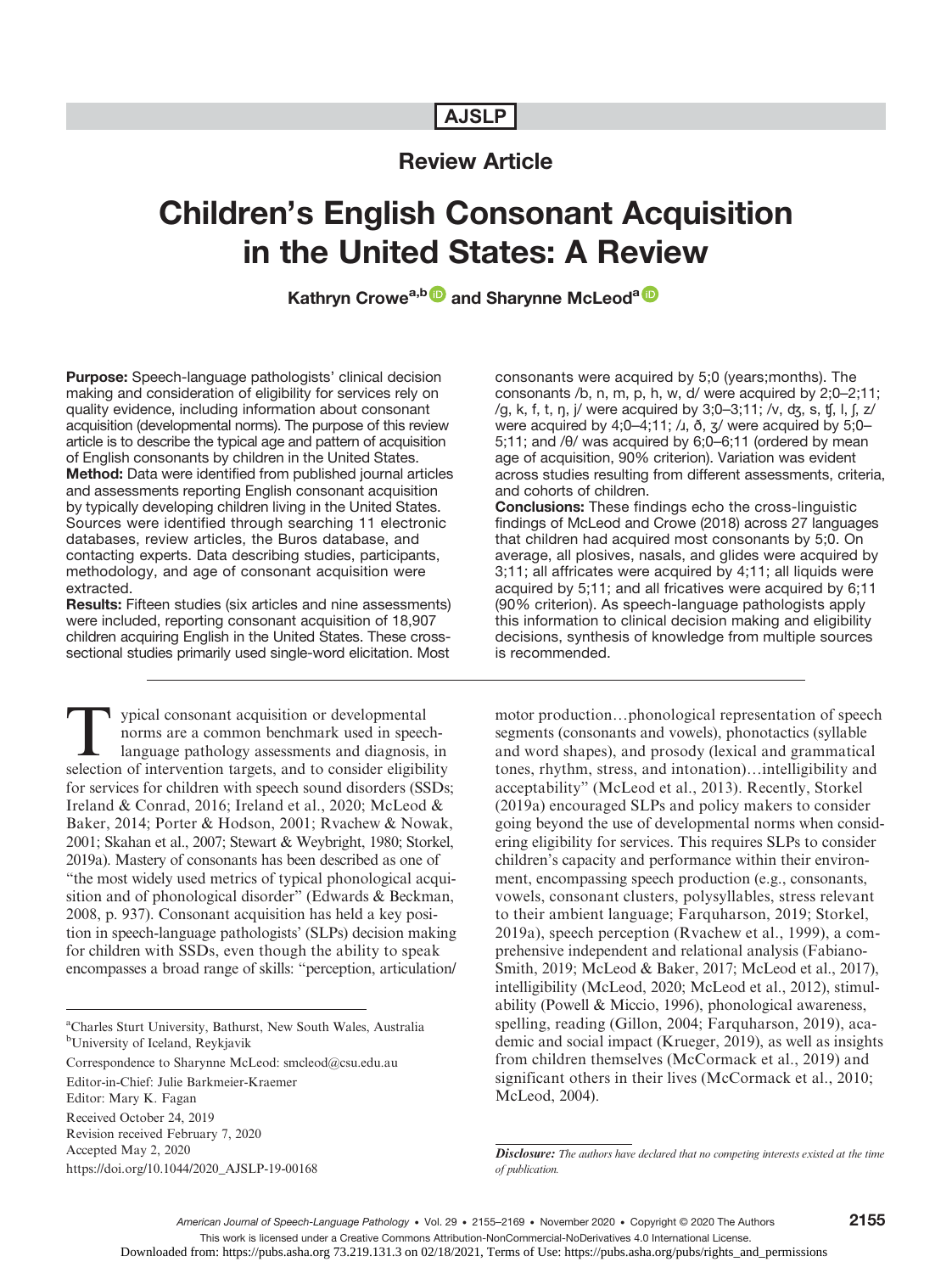SLPs' evidence-based practice relies on rigorous and up-to-date information. Quality evidence regarding typical consonant acquisition is essential because SLPs often use this evidence in assessment, diagnosis, intervention, and decision making regarding eligibility for services (Ireland & Conrad, 2016; McLeod & Baker, 2014; Porter & Hodson, 2001; Rvachew & Nowak, 2001; Storkel, 2019a). For example, Ireland and Conrad (2016) quoted one U.S. state as including the following requirement in their eligibility for services: "Two or more phonemic errors not expected at the child's age" (p. 80). Within the United States, four sources of information about consonant acquisition are frequently used: the review by Sander (1972), journal articles about consonant acquisition (e.g., Smit et al., 1990), commercially available assessments (e.g., Goldman & Fristoe, 2015), and the work of Shriberg and colleagues documenting the percentage of consonants correct (PCC) and the early-8, middle-8, late-8 consonants of children with SSDs (Shriberg, 1993; Shriberg & Kwiatkowski, 1982). Each of these four sources of information are described below, including considerations about participant selection, methods for obtaining speech samples, and data analysis (cf. Smit, 1986).

First, Sander (1972) described "customary" versus "mastery" production of English consonants based on research from Wellman et al. (1931) and Templin (1957). Sander defined customary production as "that point when a child is producing a sound correctly more often than [s]he is misarticulating or omitting it" (p. 56), quantified as "where the combined test average at the various word positions exceeds 50%" (p. 60). He defined mastery production as when a child "produces the sound correctly at three different [word] positions" (p. 56). He included a now-famous figure of consonant acquisition ranging from 50% to 90% production for children from ages  $<$  2 to  $>$  8 years where some consonants had less variability in the age of acquisition (e.g., /p, m, h, n, w, b, f, j/ had the shortest bars) and others had greater variability (e.g., /s/ had the longest bar). Kent (1992) reanalyzed the study of Sander (1972) to categorize articulatory complexity of English consonants into four sets describing the least (Set 1) to most (Set 4) complex groups: Set 1 [p, m, n, w, h], Set 2 [b, d, k, ɡ, f, j], Set 3 [t,  $\mu$ , 1,  $\eta$ ], and Set 4 [s, z, f, z, tf, dz, v,  $\theta$ ,  $\delta$ ]. He concluded based on these data that fricatives and affricates were the most complex English consonants to articulate.

Second, since the review by Sander (1972), there have been a few large-scale studies of consonant acquisition in the United States, the most cited being by Smit et al. (1990). Smit and colleagues considered the acquisition of consonants and consonant clusters by 997 children aged 3–9 years in the Iowa–Nebraska region. They reported the percentage of responses considered to be "acceptable" for each consonant (word-initial and word-final) and consonant cluster (word-initial), graphed the trajectory of acquisition for males and females by age, and provided a summary based on "75% levels of acquisition" (p. 788). Smit later reanalyzed the participants' productions of consonants (Smit, 1993a) and consonant clusters (Smit, 1993b) quantifying common, occasional, and rare errors. She indicated that

the most common errors for word-initial  $/J^1$  were [w], derhotacization, and labialization, whereas the most common errors for word-initial /s/ were [t] or [d], dentalization, lateralization, and postalveolar productions.

Third, in the United States, there are many assessments targeting children's production of consonants (reviewed by Eisenberg & Hitchcock, 2010; Flipsen & Ogiela, 2015; Kirk & Vigeland, 2014; Macrae, 2017; McCauley & Strand, 2008; McCauley & Swisher, 1984). The assessment manuals typically include information about standardization of the assessment and data regarding typical consonant acquisition; however, there has been criticism of the rigor of standardization for some assessments (Fabiano-Smith, 2019; Friberg, 2010; Kirk & Vigeland, 2014).

Finally, two metrics created by Shriberg and colleagues for describing children with SSDs have been adopted within SLPs' descriptions of consonant acquisition: PCC and early– middle–late consonants (Shriberg, 1993; Shriberg et al., 1997a). PCC was created as a "procedure for assessing severity of involvement" (Shriberg & Kwiatkowski, 1982, p. 256). Shriberg (1993) analyzed data from 64 Englishspeaking children with SSDs aged 3–6 years to indicate that early-8 consonants were /m, b, j, n, w, d, p, h/, middle-8 consonants were  $/t$ ,  $\eta$ ,  $k$ ,  $\eta$ ,  $f$ ,  $v$ ,  $f$ ,  $dz/$ , and late-8 consonants were /ʃ, θ, s, z, ð, l, ɹ, ʒ/. Within the United States and throughout the world, the PCC and early-, middle-, and late-consonant metrics have been used to describe typical speech acquisition (e.g., Fabiano-Smith & Goldstein, 2010; McLeod & Crowe, 2018; Nelson & Bauer, 1991).

Recently, a large-scale review of the age of acquisition of consonants was undertaken for 27 languages across 31 countries from 64 studies reporting on a total of 26,007 children (McLeod & Crowe, 2018). The motivation for that cross-linguistic study was to consider the age and pattern of the acquisition of different consonants that were inclusive of a diverse range of languages. The outcome of the review was that, across studies and languages, most consonants were reported to be acquired by the age of 5;0 (years;months); however, variation existed across consonants and languages. Generally, plosives, nasals, and nonpulmonic consonants were acquired earlier than trills, flaps, fricatives, and affricates. PCC was investigated in 15 studies of 12 languages with children, on average, achieving a PCC of 93.80 by 5;0. As part of the review, case studies were presented for the four languages with the greatest number of studies: English (15 studies), Spanish (four studies), Japanese (four studies), and Korean (four studies). The analysis of studies of English consonant acquisition included studies from the following countries: Australia, Malaysia, Republic of Ireland, South Africa, United Kingdom, and United States.

The findings of McLeod and Crowe (2018) prompted considerable discussion among clinicians and researchers,

<sup>&</sup>lt;sup>1</sup>Within the current review article, the symbol /1/ indicates a voiced alveolar approximant (English "r") to differentiate it from /r/ that indicates a voiced trill (trilled "r"; International Phonetic Association, 2018).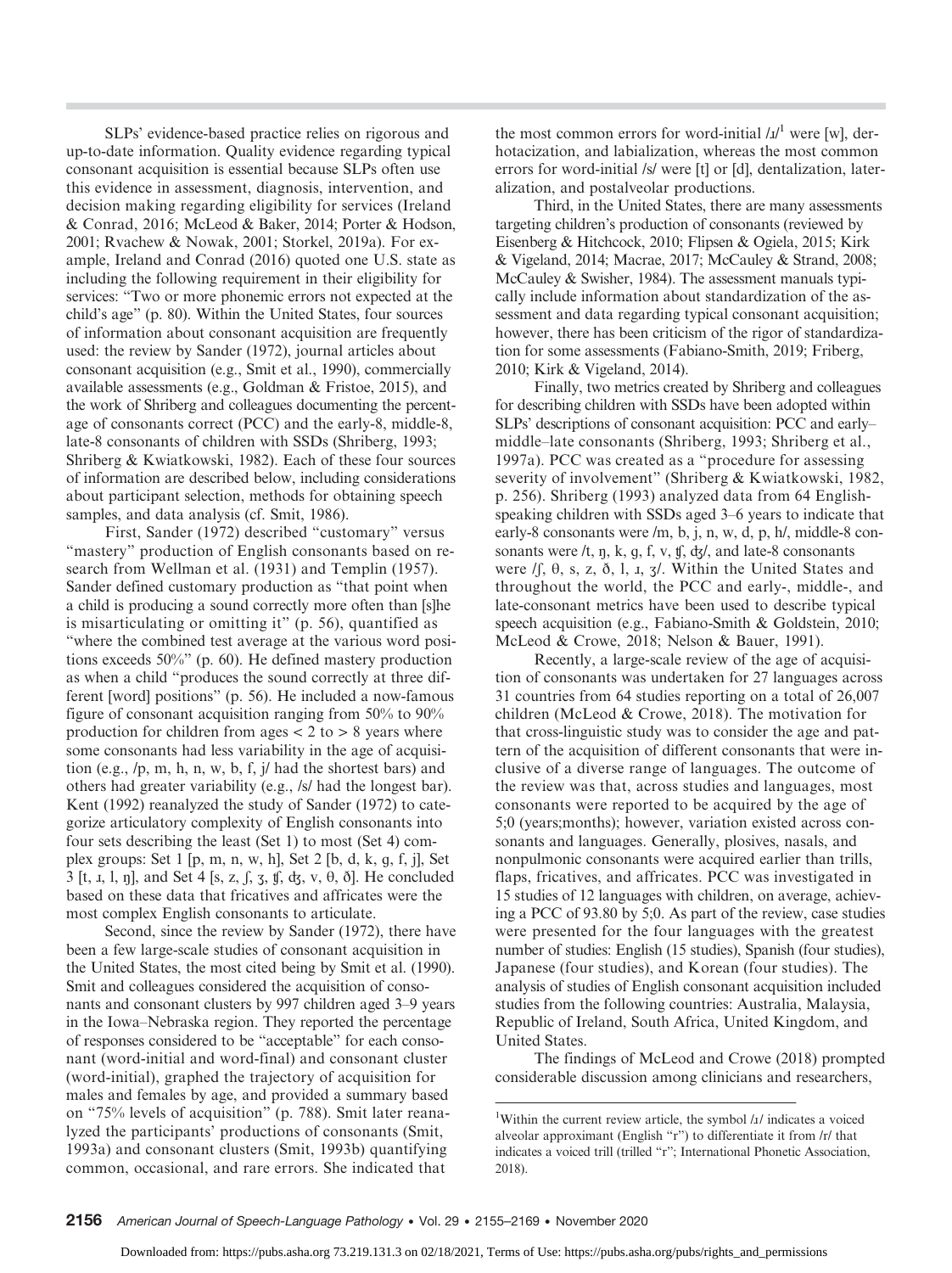particularly around the impact that the "new norms" may have on eligibility and funding of children within U.S. schools (Storkel, 2019a). One particular finding that was discussed frequently by SLPs over social media (e.g., The Informed SLP, 2018) was that English-speaking children's reported age of acquisition of "r" for the 90%–100% criteria was 5;0–5;11 (McLeod & Crowe, 2018), younger than the age reported by Smit et al. (1990; 8;0–8;11). While English consonants share many features across the world, the consonant "r" does differ across countries. For example, "r" is produced in word-initial position in all English dialects; however, it is only produced in word-final position in a few English dialects (e.g., in the United States and Scotland). Within the United States, "r" has been transcribed as the voiced alveolar approximant / $I$ / (sometimes transcribed as  $\ln\left(\frac{1}{r}\right)$  and the rhotic vowels / $\frac{1}{2}$  and / $\frac{1}{2}$  (e.g., Shriberg et al., 2018). It may be possible that consonant acquisition in the United States may differ from the rest of the world due to differences between word position, transcription, and analysis conventions. Therefore, the motivation for the current review article was to provide a review of age of acquisition information for SLPs working with children acquiring English in the United States in a similar format to data from the cross-linguistic review of consonant acquisition by McLeod and Crowe.

#### Aims

The aims of this review article were to specifically consider children living in the United States and (a) identify and describe studies of English consonant acquisition, (b) summarize the average age of acquisition of English consonants, and (c) describe the range of age of acquisition for "r."

# Method

A systematic literature search using a scoping review framework (Colquhoun et al., 2014) was used to examine literature and synthesize knowledge systematically and rigorously across studies about acquisition of English consonant phonemes by children in the United States. See Table 1 for the final list of 15 studies (journal articles and assessments) included in the review.

# Search Strategy

#### Source 1: Literature

A systematic search of 10 databases was conducted in March 2019. Databases searched were Cochrane Library; EBSCO; Linguistics, Language, and Behavior Abstracts; MEDLINE; Oxford Journals; PsycInfo; PubMed; Sage Journals; The Scholarly Journal Archive; and Wiley Online Library. The search terms children AND consonant AND English AND acquisition OR development were used to search all databases, and searches were limited to abstracts (title/abstract for PubMed). A total of 2,491 citations were located, representing 1,022 unique citations. In addition, a search of Google Scholar using the same search terms was

completed in March 2019, yielding 161,000 results. The first 200 results were examined, and no relevant citations were identified in addition to those identified in the systematic database search. Three articles were identified that met the inclusion criteria.

#### Source 2: Assessments

A list of standardized norm-referenced assessments of English speech sound production (articulation/phonology/ speech assessments) that were created/normed in the United States was obtained by examining review articles (Eisenberg & Hitchcock, 2010; Flipsen & Ogiela, 2015; Gubiani et al., 2015; Macrae, 2017; McCauley & Strand, 2008) and the Buros Test Reviews Online (Buros Center for Testing, 2019) under the category of Speech and Hearing. A list of 45 assessments were identified, and 28 were able to be accessed for review.<sup>2</sup> The assessment manuals and score forms were examined for whether they contained usable normative data on the age of consonant acquisition for children in the United States acquiring English and adhered to the inclusion/exclusion criteria below. Four relevant assessments were identified.

#### Source 3: Expert Knowledge

Clinicians and researchers with expertise in the speech acquisition of children were consulted to identify articles and assessments not identified in through the literature and assessment searches. First, a database of studies of children's speech acquisition collected by McLeod was consulted to identify additional studies (available at [https://www.csu.](http://creativecommons.org/licenses/by-nc-nd/4.0/) [edu.au/research/multilingual-speech/speech-acq-studies](http://creativecommons.org/licenses/by-nc-nd/4.0/)). Second, members of the International Expert Panel on Multilingual Children's Speech (McLeod et al., 2017) and experts in the acquisition of American English were e-mailed to ask if they knew of any additional relevant articles or assessments. Three additional articles and five additional assessments describing children's acquisition of English consonants in the United States were identified through these sources.

#### Inclusion and Exclusion Criteria

The inclusion and exclusion criteria from McLeod and Crowe (2018) were adapted and then applied to the review of articles and assessments. Titles and abstracts of articles and assessment manuals were reviewed to determine whether they described English consonant acquisition of children in the United States; presented research data; described typical speech and language development; were published as a journal article, book chapter, or test/assessment; described 10 or more participants; and described the consonant repertoire of English. Additional criteria were applied to assessments, which were required to be articulation and/or phonological assessments for children (as described in the examiners' manual), have been created/normed in the

<sup>&</sup>lt;sup>2</sup>Most of the 17 assessments that were unavailable were: identified by the Buros Center for Testing, published prior to 2000, and out of print.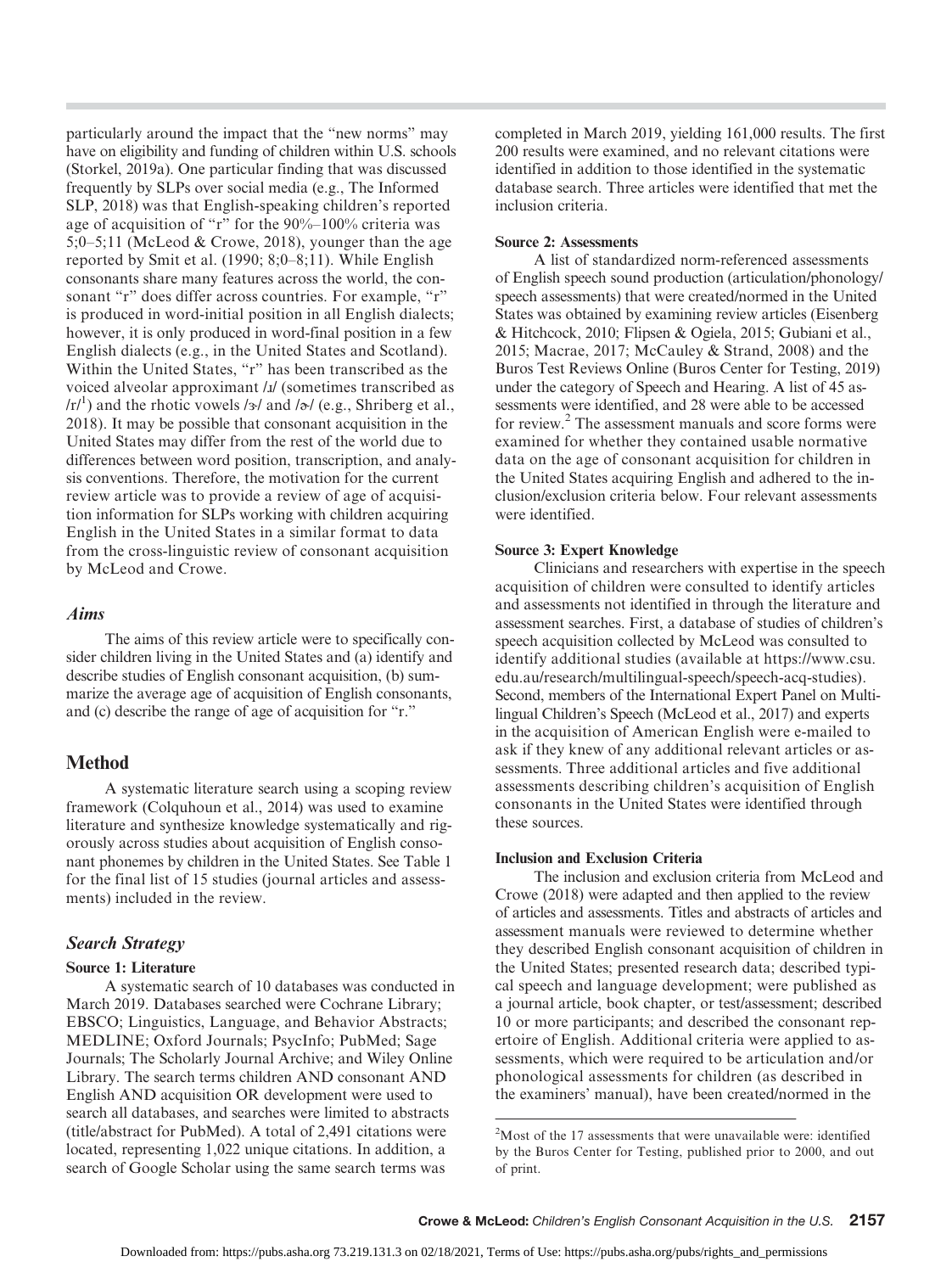| Table 1. Features of 15 studies describing typical English consonant acquisition in the United States, ordered chronologically. |  |  |  |  |  |  |  |  |  |
|---------------------------------------------------------------------------------------------------------------------------------|--|--|--|--|--|--|--|--|--|
|---------------------------------------------------------------------------------------------------------------------------------|--|--|--|--|--|--|--|--|--|

|     | Author (year)                      | <b>Source</b> | Assessment<br>abbreviation | Participant<br>location in US         | Sample size | <b>Monolingual</b> | Age range<br>(years; months) | Criteria      | Data     |
|-----|------------------------------------|---------------|----------------------------|---------------------------------------|-------------|--------------------|------------------------------|---------------|----------|
|     | 1. Wellman et al. (1931)           | Article       |                            | IA                                    | 240         | Mono               | $2:0 - 6:11$                 | 50%, 75%, 90% | C. CC. V |
|     | 2. Templin (1957)                  | Article       |                            | <b>MN</b>                             | 480         |                    | $3:0 - 8:0$                  | 75%           | C, CC, V |
|     | 3. Prather et al. (1975)           | Article       |                            | <b>WA</b>                             | 147         | Mono               | $1:11 - 4:0$                 | 50%. 75%. 90% | C.       |
|     | 4. Arlt & Goodban (1976)           | Article       |                            |                                       | 240         | Mono               | $3:0 - 6:0$                  | 75%           | C.       |
|     | 5. Bankson & Bernthal (1990)       | Assessment    | <b>BBTOP</b>               | Northeast, North Central, South, West | 1,070       |                    | $3:0 - 9:11$                 | 50%, 75%, 90% | C. CC    |
|     | 6. Smit et al. (1990)              | Article       |                            | IA. NE                                | 997         | Mono               | $3:0 - 9:0$                  | 50%, 75%, 90% | C, CC    |
|     | 7. Fudala (2000)                   | Assessment    | Arizona-3                  | East, South, Midwest, West            | 5,515       | Mixed <sup>a</sup> | $1:6 - 18:11$                | 90%           | C. CC. V |
|     | 8. Dodd et al. (2006)              | Assessment    | <b>DEAP</b>                | Northeast, South, Midwest, West       | 650         |                    | $3:0 - 8:11$                 | 50%, 75%, 90% | C.       |
| 9.  | Lowe (2000)                        | Assessment    | <b>ALPHA</b>               | IA. IL. MN. PA                        | 1.310       |                    | $3:0 - 8:11$                 | 50%, 75%, 90% | C. CC    |
| 10. | Pearson et al. (2009) <sup>b</sup> | Article       |                            | National sample                       | 854         |                    | $4:0 - 12:11$                | 90%           | C.CC     |
| 11. | Goldman & Fristoe (2015)           | Assessment    | GFTA-3                     | Northeast, South, Midwest, West       | 1.500       | Mixed <sup>c</sup> | $2:0 - 21:11$                | 50%, 75%, 90% | C, CC    |
| 12. | Fudala & Stegall (2017)            | Assessment    | Arizona-4                  | Northeast, South, Midwest, West       | 3,192       | Mixed <sup>d</sup> | $1:6 - 21:11$                | 50%, 90%      | C, CC, V |
| 13. | Bankson & Bernthal (2019)          | Assessment    | BBTOP-2                    | North, South, Midwest, West           | 772         |                    | $3:0 - 9:11$                 | 50%, 75%, 90% | C        |
| 14. | Glaspey (2019)                     | Assessment    | <b>GDAP</b>                | North Central, Northeast, South, West | 880         |                    | $3:0 - 10:11$                | 50%, 75%, 90% | C        |
| 15. | Woodcock et al. (2019)             | Assessment    | <b>WCAB</b>                | Northeast, South, Midwest, West       | 1.096       | Mono               | $1:5 - 103:0$                | 90%           | C. CC. V |

Note. Em dashes indicate information was not available or unable to be determined. Mono = monolingual; C = consonants; CC = consonant clusters; V = vowels; BBTOP = Bankson– Bernthal Test of Phonology; Arizona = Arizona Articulation Proficiency Scale; DEAP = Diagnostic Evaluation of Articulation and Phonology; ALPHA = Assessment Link Between Phonology and Articulation; GFTA-3 <sup>=</sup> Goldman-Fristoe Test of Articulation–Third Edition; GDAP <sup>=</sup> Glaspey Dynamic Assessment of Phonology; WCAB <sup>=</sup> Woodcock–Camarata Articulation Battery.

<sup>a</sup>In this sample "children were from homes where English was the primary language spoken" (Fudala, 2000, p. 35). <sup>b</sup>The two cohorts were combined (537 primary users of African American English and 317 primary users of Mainstream American English) because "AAE- and MAE-speaking children showed equivalent pronunciation of most MAE singleton consonants…" (Pearson et al., 2009, pp. 238–239). See additional explanation in data analysis. <sup>c</sup>"13% of this sample was bilingual with English their most frequently used language and they spoke and understood<br>English *well or very well*" (Gol 2017, p. 111).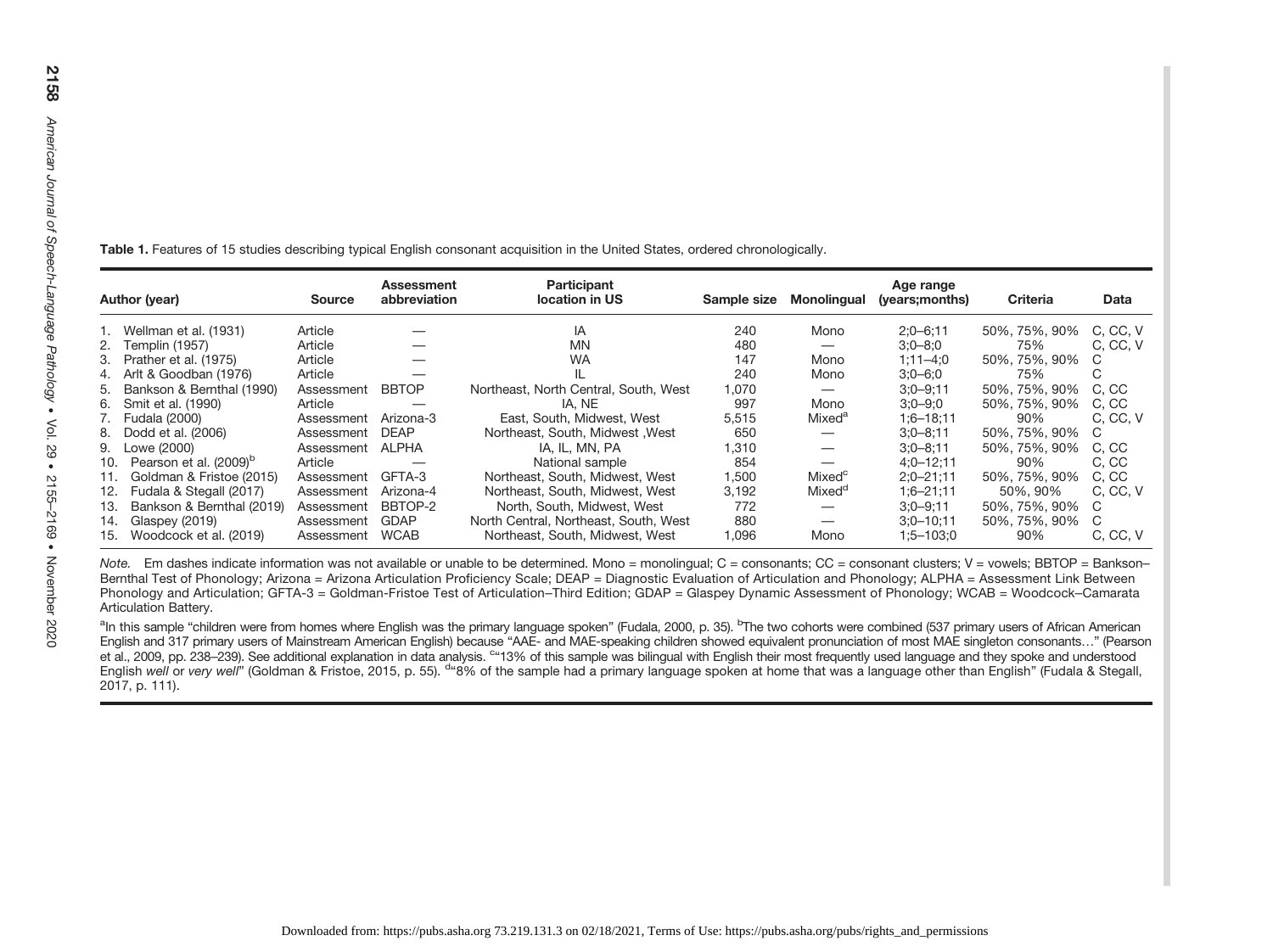United States, be standardized assessments, assess production of words (assessments that only included nonwords, imitated sounds, or speech perception tasks were excluded), be commercially published, and be accessible to the authors. If the same speech acquisition data were reported in both a journal article and an assessment manual, the journal article was used. For example, Prather et al. (1975) reported normative data from the Sequenced Inventory of Communication Development (Hedrick et al., 1975) so Prather et al. was included. Studies were excluded when data reported were inconsistent between the text, figures, and tables or presented data that could not be interpreted using the 50%, 75%, or 90% criterion. Within this review article, each reported criterion relates to the definitions used in the studies. Typically, 90% criterion indicates that 90% of the participants produced the consonant correctly.

After applying the inclusion and exclusion criteria to the articles identified in Source 1, the journal article by Poole (1934) was excluded because data were not available using the 50%, 75%, or 90% criteria. Of the 28 available assessments identified in Source 2, 20 were excluded because they did not provide unique normative data regarding age of acquisition of English consonants by children in the United States. One assessment was excluded because it only presented data using the 85% criteria, and three others were excluded due to inconsistencies between the data provided in the tables and the text. Consequently, this review article included six studies published in journal articles and nine assessments (hereafter referred to as studies), for a total of 15 studies (see Table 1).

#### Procedure

Data were extracted from the 15 eligible studies. Data described study characteristics (year of publication), participant characteristics (number, age, sex, location, language status), research methods (speech sample type, study design, reliability, sensitivity and specificity, acquisition criteria), and results (age of consonant acquisition). Data were entered for the age (months) at which the consonant was considered to have been acquired in each study. Age of consonant acquisition data were extracted in one of two ways. If data for the percentage of children who had acquired each consonant at each age were available in the study, then this was used to determine the age each consonant was acquired by 50%, 75%, and 90% of children. If data for age of acquisition were presented only for predetermined criteria/criterion in the study, these criteria/criterion were used. Where the age of consonant acquisition data were presented separately for subgroups of participants (e.g., males and females) or for different positions (e.g., initial and final position), the youngest age of acquisition was recorded. In some studies, there was no age of acquisition given for a consonant as the children at the oldest age group in the study had not reached the criterion level of accuracy. In such cases, no age of acquisition was recorded, but a note was made as to why these data were unavailable. For example, Prather et al. (1975) examined participants aged between 24 and 48 months and children aged 48 months did not produce /v/, /z/, /θ/, or /ʤ/ at the 75% criterion.

# Data Analysis

All the data were entered into Statistical Program for the Social Sciences software Version 26.0 (IBM, 2019). Frequency, central tendency (mean and median), and variability (standard deviation and range) of these data were analyzed. Consonants were classified by place and manner based on the International Phonetic Alphabet (International Phonetic Association, 2018). Data from the two cohorts of Pearson et al. (2009) were combined as one study in this review article. Pearson et al. investigated consonant acquisition of 854 children: 537 children who were primary users of African American English (AAE) and 317 children who were primary users of Mainstream American English (MAE). AAE- and MAE-speaking children showed similar pronunciation of consonants and clusters in initial, but not final, position. Furthermore, /ð/ was the consonant that differed most between dialects, prompting Pearson and colleagues (2009) to question whether /ð/ was within the phonemic repertoire of AAE. Therefore, in the current study, the two samples were combined and the age of acquisition was recorded for the word position that demonstrated the earliest acquisition, so /ð/ was recorded using the age of MAE acquisition.

#### Interrater Reliability

Data were extracted by the first author, and the second author completed reliability checks for five studies (33.3%). Interrater reliability was determined by pointby-point analysis (95.7%, 258 data points). Discrepancies were discussed between authors until agreement was reached and records were amended accordingly.

# Results

#### Description of the Studies

Information on the 15 studies is presented in Table 1. These studies were published between the years 1931 (Wellman et al., 1931) and 2019 (Bankson & Bernthal, 2019; Glaspey, 2019;  $M = 1993.93$ ,  $Mdn = 1995.00$ ,  $SD = 25.86$ ). In total, these 15 studies reported on data from 18,907 participants. The size of samples ranged from 147 (Prather et al., 1975) to 5,515 (Fudala & Stegall, 2017;  $M = 1,260.47$ ,  $Mdn =$ 880.00,  $SD = 1,387.50$ . Participants across these studies ranged in age from 1;6 (18 months) to 103 years. The minimum age range examined was from 2;0 to 4;0 (Prather et al., 1975), and the maximum age range examined was from 1;5 to 103 years (Woodcock et al., 2019). The mean minimum age across studies was 30.73 months ( $Mdn = 36.00$ ,  $SD =$ 9.14), and the mean maximum age across studies was 17;4  $(M = 208.96 \text{ months}, Mdn = 119.00, SD = 291.60)$ . Twelve studies provided information on the number of males and females. In all of these studies, there was a similar number of males and females, with the largest difference reported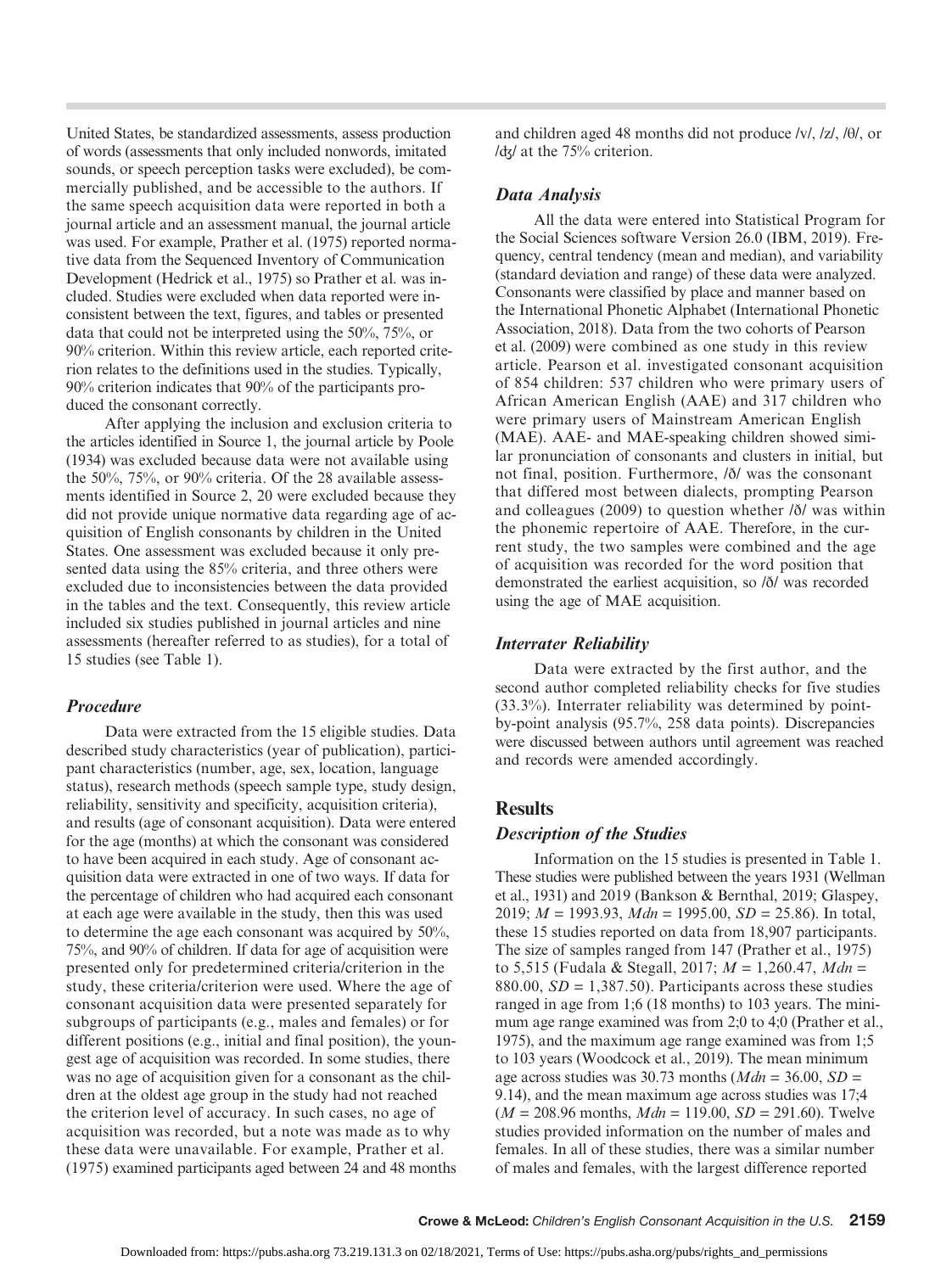for Pearson et al. (2009; 54.8% females). While all studies examined children in the United States acquiring English, only eight studies (53.3%) specified whether participants were monolingual users of English or not. Five studies stated that their participants were monolingual English speakers, and three studies included speakers that used another language and English. These three studies contained qualifying statements describing multilingual children as being from "homes where English was the primary language spoken" (Fudala, 2000, p. 35), or English was the "most frequently used language" and they "spoke and understood English well or very well" (Goldman & Fristoe, 2015, p. 55), or "8% of the sample had a primary language spoken at home that was a language other than English" (Fudala & Stegall, 2017, p. 111). The language status of speakers was not stated for the remaining seven studies (41.7%).

#### Description of the Data Collection

All 15 studies used a cross-sectional research design. All collected single-word speech samples, with one also using sentences. Glaspey (2019) collected speech samples in a dynamic hierarchy, including single-word and sentence contexts, but the age of acquisition data used in this review article are based on single-word data. Consonant acquisition in wordinitial and word-final position was described in all 15 studies  $(n = 15, 100.0\%)$  and within-word position in four studies  $(n = 4, 26.7\%)$ . Singleton consonant data were reported for all studies ( $n = 15$ , 100.0%), since this was an eligibility criterion. In some studies, the age of acquisition data were also reported for consonant clusters ( $n = 10, 66.7\%$ ) and vowels ( $n = 5$ , 33.3%). No studies provided age-related information about the PCC, the percentage of vowels correct (PVC), and the percentage of phonemes correct (PPC).

Some studies did not sample one or two English consonants. Most often omitted was /ʒ/ (Bankson & Bernthal, 1990, 2019; Fudala, 2000; Fudala & Stegall, 2017; Goldman & Fristoe, 2015; Lowe, 2000; Pearson et al., 2009; Smit et al., 1990). Smit et al. (1990) explained the exclusion of /ʒ/ from their sample, stating it "is rarely used by speakers of Midwestern dialect" (p. 780). Two studies omitted data for /ŋ/ (Bankson & Bernthal, 1990, 2019), although /ŋ/ was elicited in kangaroo. One study each omitted the following consonants from their analysis tables: /p/ (Pearson et al., 2009) and /j/ (Arlt & Goodban, 1976). Pearson et al. (2009) included a footnote to indicate that /p/ was omitted in error and Arlt and Goodban (1976) did not elicit /j/ because of infrequent usage. The voiceless labial-velar fricative /m/ "wh" was only considered in four older studies (Arlt & Goodban, 1976; Prather et al., 1975; Templin, 1957; Wellman et al., 1931).

# Description of the Data Analysis

#### Age of Acquisition Criteria

Table 2 presents summary information about the age of acquisition of consonant phonemes at the 50%, 75%, and 90% criteria. Across the 15 studies, 34 sets of data describing consonant acquisition were available with age of acquisition

data available for one ( $n = 5$ , 33.3%), two ( $n = 1$ , 6.6%), or three ( $n = 9, 60.0\%$ ) criteria. Data were available for the following criteria across the 15 studies:  $50\% (n = 10)$ ,  $75\%$  $(n = 11)$ , and 90%  $(n = 13)$ .

#### Transcription Reliability

Six studies (40.0%) provided data on interrater reliability, and none provided intrarater reliability.

#### Sensitivity and Specificity

Four studies (26.7%) described sensitivity (proportion of children with SSDs identified correctly) or specificity (proportion of typically developing children not identified with SSDs; Dodd et al., 2006; Fudala & Stegall, 2017; Glaspey, 2019; Goldman & Fristoe, 2015), and this information was unable to be identified in 11 studies (73.3%).

## Mean Age of Acquisition of Consonant Phonemes

The age of acquisition of each consonant is presented using descriptive statistics (mean, median, standard deviation, range) in Table 2 and summarized in Table 3 and Figure 1. Within each age group, consonants are listed according to the place, manner, and voicing order within the International Phonetic Alphabet (International Phonetic Association, 2018).

#### 50% Criterion

The 50% criterion was used in 10 studies describing a total of 10,772 children. The minimum age of children in these studies ranged from 18 to 36 months, and the maximum age ranged from 48 to 263 months. In total 22 consonant phonemes were acquired at a mean age of between 2;0 and 2;11 (24–35 months): /p, b, t, d, k, ɡ, m, n, ŋ, f, v, s, z,  $\int$ ,  $\mu$ ,  $\mu$ ,  $\mu$ ,  $\mu$ ,  $\mu$ ,  $\mu$ ,  $\mu$ ,  $\frac{d}{d\mu}$ , and three consonant phonemes between 3;0 and 3;11 (36–47 months): /θ, ð, ʒ/ (see Tables 2 and 3).

#### 75% Criterion

The 75% criterion was used in 11 studies describing a total of 8,250 children. The minimum age of children in these studies ranged from 2;0 to 3;0 (24–36 months), and the maximum age ranged from 4;0 to 21;11 (48–263 months). In total, 11 consonant phonemes were acquired at a mean age of between 2;0 and 2;11 (24–35 months; /p, b, t, d, k, ɡ, m, n, f, h, w/), 10 consonant phonemes were acquired between 3;0 and 3;11 (36–47 months;  $/n$ , v, s, z, f, i, i, l, tf,  $dx/$ ), three consonant phonemes were acquired between 4;0 and 4;11  $(48–59$  months;  $/0$ ,  $\overline{3}$ ,  $\overline{M}$ , and one consonant phoneme was acquired between 5;0 and 5;11 (60–71 months;  $/ \theta$ ); see Tables 2 and 3). Prather et al. (1975) indicated /θ, z, ʍ/ were not achieved by the upper age limit of their study, which was 4;0 (48 months).

## 90% Criterion

The 90% criterion was used in 13 studies describing a total of 18,187 children. The minimum age of children in these studies ranged from 1;5 to 4;0 (17–48 months), and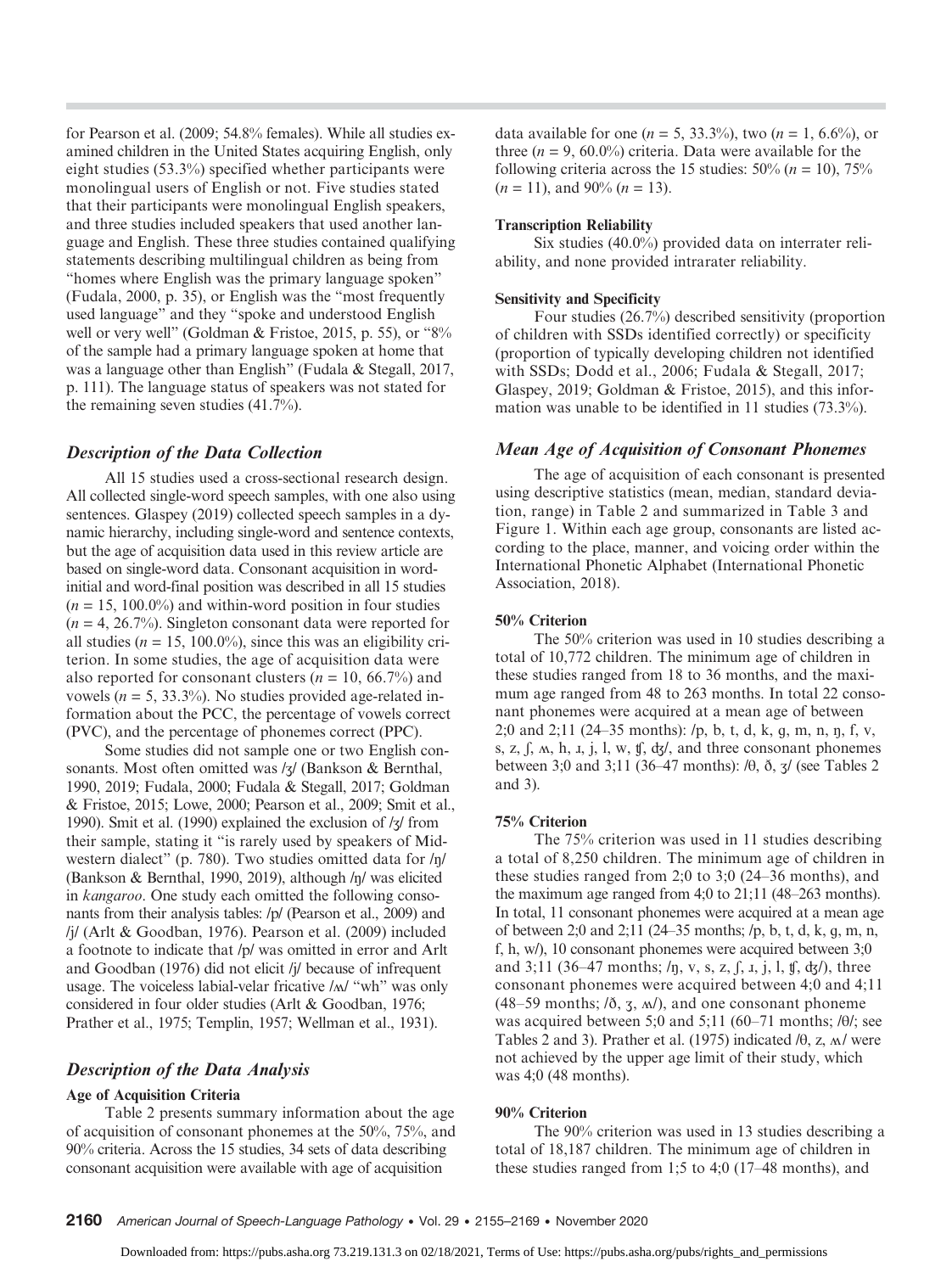|                        |               | 50% Criterion <sup>a</sup> |                   |                                | 75% Criterion <sup>a</sup> |                       |                   |                                | 90% Criterion <sup>a</sup> |                       |                   |                                |
|------------------------|---------------|----------------------------|-------------------|--------------------------------|----------------------------|-----------------------|-------------------|--------------------------------|----------------------------|-----------------------|-------------------|--------------------------------|
| Consonant              | M<br>(months) | <b>SD</b><br>(months)      | Range<br>(months) | No. of<br>studies <sup>b</sup> | M<br>(months)              | <b>SD</b><br>(months) | Range<br>(months) | No. of<br>studies <sup>b</sup> | M<br>(months)              | <b>SD</b><br>(months) | Range<br>(months) | No. of<br>studies <sup>b</sup> |
| Plosives               |               |                            |                   |                                |                            |                       |                   |                                |                            |                       |                   |                                |
| р                      | 30.60         | 7.18                       | $18 - 36$         | 10                             | 32.73                      | 5.61                  | $24 - 36$         | 11                             | 33.25                      | 6.94                  | $24 - 48$         | 12                             |
| b                      | 30.60         | 7.18                       | $18 - 36$         | 10                             | 32.73                      | 5.61                  | $24 - 36$         | 11                             | 31.38                      | 7.81                  | $24 - 48$         | 13                             |
|                        | 31.20         | 6.20                       | $24 - 36$         | 10                             | 33.82                      | 7.24                  | $24 - 48$         | 11                             | 38.54                      | 9.19                  | $24 - 60$         | 13                             |
| d                      | 30.60         | 7.18                       | $18 - 36$         | 10                             | 33.09                      | 5.09                  | $24 - 36$         | 11                             | 35.69                      | 6.68                  | $24 - 48$         | 13                             |
| k                      | 31.20         | 6.20                       | $24 - 36$         | 10                             | 33.82                      | 4.85                  | $24 - 36$         | 11                             | 37.69                      | 7.30                  | $24 - 48$         | 13                             |
| g                      | 31.20         | 6.20                       | $24 - 36$         | 10                             | 33.82                      | 4.85                  | $24 - 36$         | 11                             | 36.77                      | 6.61                  | $24 - 48$         | 13                             |
| <b>Nasals</b>          |               |                            |                   |                                |                            |                       |                   |                                |                            |                       |                   |                                |
| m                      | 30.60         | 7.18                       | $18 - 36$         | 10                             | 32.73                      | 5.61                  | $24 - 36$         | 11                             | 33.23                      | 6.66                  | $24 - 48$         | 13                             |
| n                      | 30.60         | 7.18                       | $18 - 36$         | 10                             | 32.73                      | 5.61                  | $24 - 36$         | 11                             | 33.08                      | 7.42                  | $24 - 48$         | 13                             |
| η                      | 30.00         | 6.41                       | $24 - 36$         | 8                              | 36.67                      | 12.17                 | $24 - 66$         | 9                              | 40.30                      | 10.75                 | $24 - 55$         | $10$                           |
| Fricatives             |               |                            |                   |                                |                            |                       |                   |                                |                            |                       |                   |                                |
|                        | 31.20         | 6.20                       | $24 - 36$         | 10                             | 33.82                      | 4.85                  | $24 - 36$         | 11                             | 38.31                      | 6.26                  | $24 - 48$         | 13                             |
| $\vee$                 | 32.80         | 5.27                       | $24 - 36$         | 10                             | 42.73                      | 11.64                 | $30 - 72$         | 11                             | 50.83                      | 10.77                 | $36 - 66$         | 12                             |
| $\theta$               | 46.00         | 7.66                       | $36 - 60$         | 10                             | 64.20                      | 4.94                  | $60 - 72$         | 10                             | 77.00                      | 7.44                  | $72 - 96$         | 10                             |
| ð                      | 41.80         | 4.94                       | $36 - 48$         | 10                             | 56.73                      | 7.28                  | $48 - 72$         | 11                             | 69.00                      | 11.33                 | $54 - 96$         | 12                             |
| S                      | 32.40         | 5.80                       | $24 - 36$         | 10                             | 38.55                      | 10.00                 | $24 - 60$         | 11                             | 51.33                      | 16.32                 | $24 - 84$         | 12                             |
| Z                      | 33.40         | 5.97                       | $24 - 42$         | 10                             | 44.40                      | 17.02                 | $24 - 84$         | 10                             | 56.82                      | 14.28                 | $30 - 84$         | 11                             |
|                        | 32.40         | 5.80                       | $24 - 36$         | 10                             | 41.27                      | 10.21                 | $24 - 60$         | 11                             | 55.00                      | 10.50                 | $36 - 72$         | 12                             |
| 3                      | 37.00         | 8.25                       | $28 - 48$         | $\overline{4}$                 | 54.00                      | 16.54                 | $36 - 84$         | 6                              | 70.67                      | 12.22                 | $60 - 84$         | 3                              |
| $\mathcal{M}$          | 32.00         | 5.66                       | $28 - 36$         | $\overline{c}$                 | 48.00                      | 16.97                 | $36 - 60$         | $\overline{c}$                 |                            | —                     | —                 | 0                              |
| h                      | 30.60         | 7.18                       | $18 - 36$         | 10                             | 32.73                      | 5.61                  | $24 - 36$         | 11                             | 35.00                      | 6.95                  | $24 - 48$         | 13                             |
| Approximants, laterals |               |                            |                   |                                |                            |                       |                   |                                |                            |                       |                   |                                |
|                        | 35.40         | 7.18                       | $24 - 48$         | 10                             | 47.64                      | 13.02                 | $24 - 66$         | 11                             | 66.58                      | 18.62                 | $30 - 96$         | 12                             |
|                        | 33.00         | 5.10                       | $24 - 36$         | 10                             | 39.60                      | 7.59                  | $24 - 48$         | 10                             | 45.77                      | 10.96                 | $30 - 60$         | 13                             |
|                        | 33.20         | 5.01                       | $24 - 36$         | 10                             | 40.91                      | 7.97                  | $24 - 48$         | 11                             | 53.75                      | 10.43                 | $24 - 60$         | 12                             |
| W                      | 30.60         | 7.18                       | $18 - 36$         | 10                             | 32.73                      | 5.61                  | $24 - 36$         | 11                             | 35.23                      | 6.76                  | $24 - 48$         | 13                             |
| Affricates             |               |                            |                   |                                |                            |                       |                   |                                |                            |                       |                   |                                |
|                        | 34.20         | 4.05                       | $24 - 36$         | 10                             | 41.64                      | 8.71                  | $24 - 54$         | 11                             | 53.50                      | 10.69                 | $36 - 72$         | 12                             |
| ďӡ                     | 34.20         | 4.05                       | $24 - 36$         | 10                             | 41.27                      | 8.68                  | $24 - 54$         | 11                             | 51.00                      | 11.82                 | $36 - 72$         | 13                             |

**Table 2.** Average age of acquisition of consonants across 15 studies of children within the United States (n = 18,907).

Note. Em dashes indicate not acquired by the oldest child in the study, not assessed, or no variability.

<sup>a</sup>Each reported criterion relates to the definitions used in each of the 15 studies. Typically, 90% criterion indicates that 90% of the participants produced the consonant correctly.<br><sup>b</sup>The number of studies varies becaus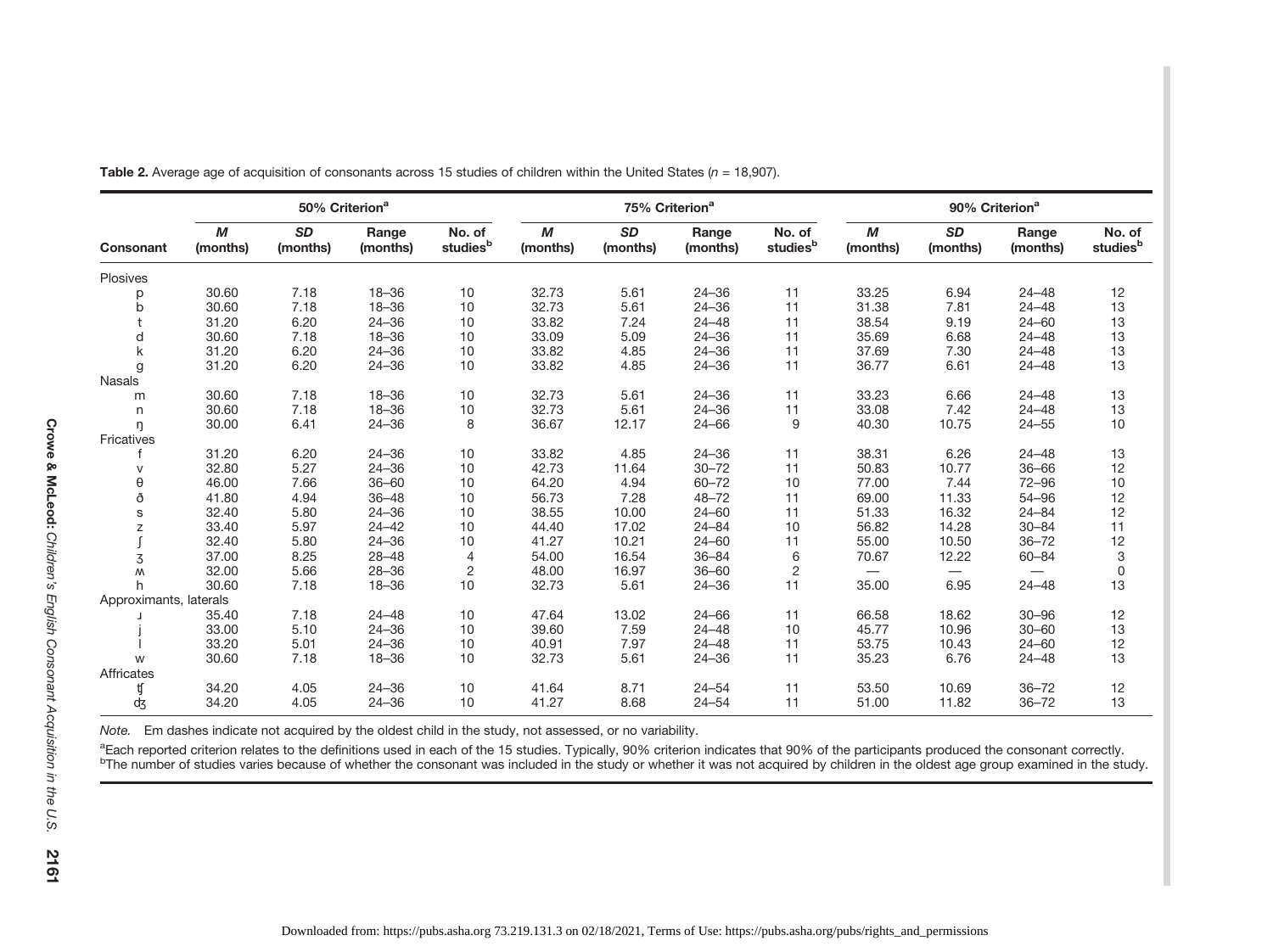Table 3. Mean age of consonant acquisition for English-speaking children within the United States and children across the world organized according to age in years.

|                                     |                                                                                                                                                                              | United States sample <sup>a</sup>                        |                            | Global sample <sup>a</sup>                   |                     |                                         |  |
|-------------------------------------|------------------------------------------------------------------------------------------------------------------------------------------------------------------------------|----------------------------------------------------------|----------------------------|----------------------------------------------|---------------------|-----------------------------------------|--|
| No. of studies/Age                  | 50%                                                                                                                                                                          | 75%                                                      | 90%                        | $50\%$ <sup>b</sup>                          | 75%-85%             | 90%-100%                                |  |
| No. of studies at each<br>criterion | 8                                                                                                                                                                            | 9                                                        | 10                         | 5                                            | 9                   | 8                                       |  |
| $2:0 - 2:11$<br>$(24-35$ months)    | /p, b, t, d, k, g, m, n, $\eta$ , /p, b, t, d, k, g, /p, b, d, m,<br>f, v, s, z, f, w, h, j, j, m, n, f, h, w/ n, h, w/ n, f, s, f, h, j, w/ n, n, f, h, w/<br>l, w, tf, dz/ |                                                          |                            | /p, b, d, t, k, g, m, /p, b, d, k, g, m, /p/ |                     |                                         |  |
| $3:0 - 3:11$<br>$(36-47$ months)    | $/ \theta$ , $\delta$ , $\frac{z}{ }$                                                                                                                                        | /n, v, s, z, f, u, j, /t, k, g, n, f, j/<br>I, tf, $dx/$ |                            | /ŋ, v, z, ð, ʒ, <i>м</i> , ɹ,<br>l, tf, dz/  | /t, s, f, j, l/     | /b, t, d, k, g, m, n,<br>n, f, h, j, w/ |  |
| $4:0 - 4:11$<br>$(48-59$ months)    |                                                                                                                                                                              | $/$ ð, 3, $M/$                                           | /v, s, z, f, l,<br>tf, dz/ | $/\theta$                                    | /v, z, z, u, t, dz/ | /v, s, z, f, l, tf, dz/                 |  |
| $5:0 - 5:11$<br>$(60-71$ months)    |                                                                                                                                                                              | $/\theta$                                                | /0, 3, 1/                  |                                              | /ð/                 | /0, 3, 1/                               |  |
| $6:0 - 6:11$<br>$(72-83$ months)    |                                                                                                                                                                              |                                                          | $/\theta$                  |                                              | $/\theta$           | $/\theta$                               |  |

Note. The United States sample is based on 15 studies of 18,907 children analyzed in the current study. The global sample is based on 15 studies of 7,369 analyzed in the study of McLeod and Crowe (2018).

<sup>a</sup>The order of consonants within age groups was based on International Phonetic Alphabet (2018) organization of place, voice, and manner to assist comparison across studies. Six articles were analyzed in both studies of McLeod and Crowe (2018) and the current study. <sup>b</sup>Data for the 50% criterion were not reported in the study of McLeod and Crowe (2018) but were analyzed for the current review article.

Figure 1. Mean age of acquisition of consonant phonemes across studies of English-speaking children from the United States ( $n = 18,907$ ) at 50% criterion (low bar), 75% criterion (circle), and 90% criterion (high bar). Consonants are ordered according to mean age of acquisition at the 90% criterion. At the 75% criterion, Prather et al. (1975) indicated /θ, z, ʍ/ were not achieved by 4;0 (48 months). At the 90% criterion, Bankson and Bernthal (1990) indicated that /θ, *il* were not achieved by 6;11 (83 months), Prather et al. indicated that /θ, ð, ν, z, ʃ, ʒ, *Μ*, l, ʧ/ were not achieved by 4;0 (48 months), and Wellman et al. (1931) indicated that /θ, s, z, ʒ, *w*/ were not achieved by 6;11 (83 months). Copyright © 2020 Crowe and McLeod. Reprinted with permission.



2162 American Journal of Speech-Language Pathology • Vol. 29 • 2155–2169 • November 2020

Downloaded from: https://pubs.asha.org 73.219.131.3 on 02/18/2021, Terms of Use: https://pubs.asha.org/pubs/rights\_and\_permissions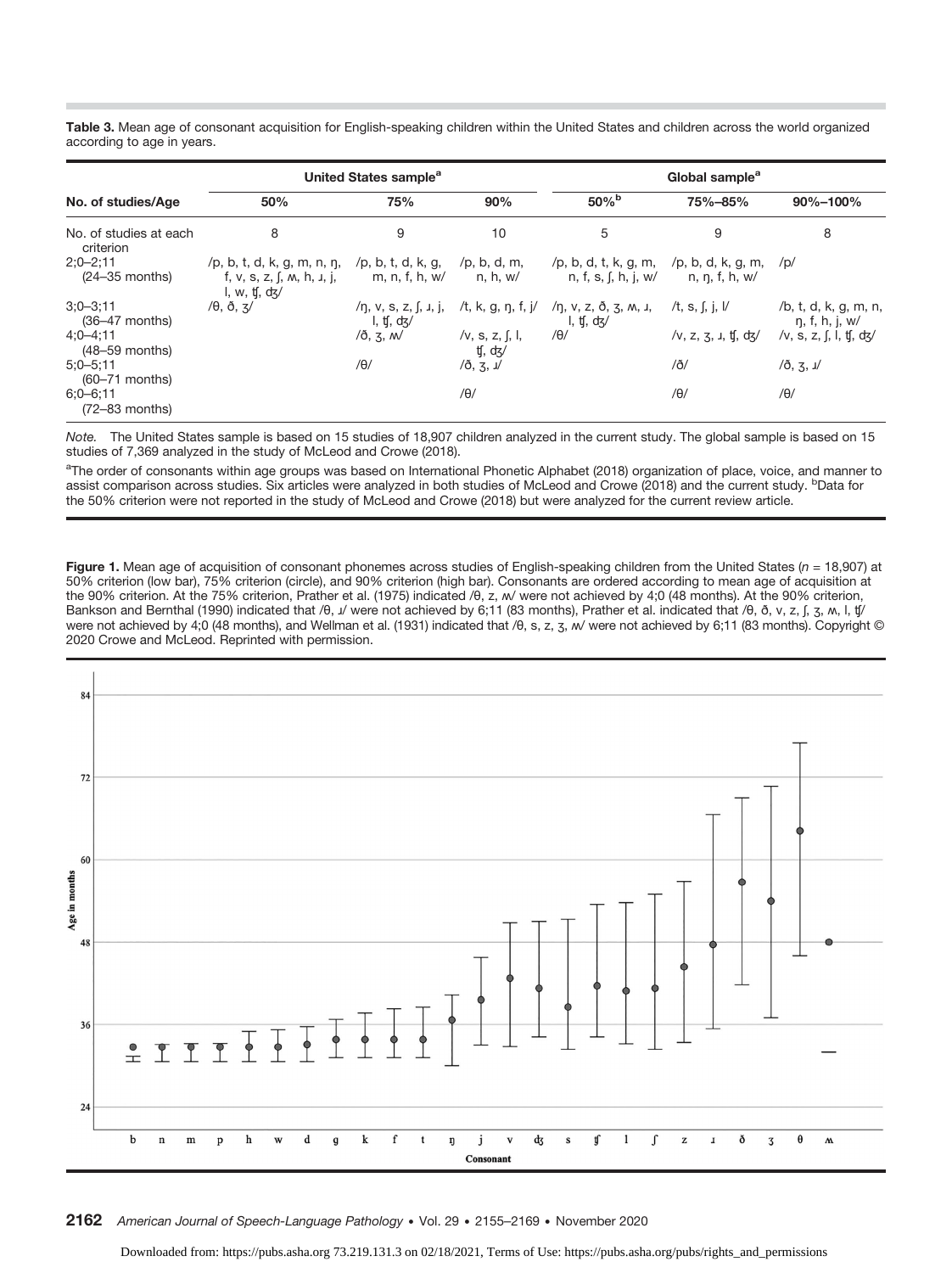the maximum age ranged from 4;0 to 103 years (48–1,236 months). Seven consonant phonemes were acquired at a mean age of between 2;0 and 2;11 (24–35 months; /p, b, d, m, n, h, w/), six consonant phonemes were acquired between 3;0 and 3;11 (36–47 months;  $/t$ , k, g, n, f, j $/t$ ), seven consonant phonemes were acquired between 4;0 and 4;11 (48–59 months;  $/v$ , s, z,  $\int$ ,  $1$ ,  $\oint$ ,  $\frac{1}{3}$ , three consonant phonemes were acquired between 5;0 and 5;11 (60–71 months; /ð, ʒ, ɹ/), and one consonant phoneme was acquired between 6;0 and 6;11 (72–83 months; /θ/; see Table 3). There were three studies that reported ceiling ages for the 90% criterion. Bankson and Bernthal (1990) indicated that /θ, ɹ/ were not achieved by 9;11 (119 months). Prather et al. (1975) indicated that  $\theta$ ,  $\delta$ , v, z,  $\int$ ,  $\zeta$ ,  $\theta$ ,  $\zeta$ ,  $\frac{1}{2}$ ,  $\frac{1}{2}$  were not achieved by 4;0 (48 months). Wellman et al. (1931) indicated that  $/ \theta$ , s, z, ʒ, ʍ/ were not achieved by 6;11 (83 months).

Using the 90% criteria across 10 studies of typical speech acquisition, the following English consonants could be classified as (ordered by mean age of acquisition):

- early 13 (2;0–3;11) = /b, n, m, p, h, w, d, g, k, f, t, ŋ, j/ (all plosives, nasals and glides);
- middle 7  $(4;0-4;11) = /v$ , dz, s, ff, l, f, z/; and
- late 4 (5;0–6;11) =  $\lambda$ ,  $\delta$ ,  $\lambda$ ,  $\theta$ .

The age range of participants in these studies created basal and ceiling effects; therefore, these mean ages of acquisition are conservative (i.e., could be lower). To elaborate, a basal effect was observed when children achieved a criterion at the youngest age group examined in a study. For example, Pearson et al. (2009) indicated that all consonants investigated in their study were acquired by their youngest participants (4;0) at the 90% criterion, with the exception of /θ/ and /ð/. Similarly, Goldman and Fristoe (2015) indicated that  $/p$ , b, t, d, k, g, m, n, n, f, s, l/ were acquired by their youngest participants at (2;0) at the 90% criterion. Therefore, consonant phonemes may have been acquired at earlier ages than reported. Furthermore, ceiling effects were observed where children had not acquired a consonant to the required accuracy criteria at the oldest age group examined in a study. Ceiling effects were observed for three studies (Bankson & Bernthal, 1990; Prather et al., 1975; Wellman et al., 1931).

# Mean Age of Acquisition of "r"

The age of acquisition of / $I$ / across studies was examined in detail using descriptive statistics (mean, median, standard deviation, range) and is summarized in Table 4 and Figure 2. Table 2 shows that, in this review article,  $\lambda$ *I* has the largest standard deviation of any of the English consonants at the 90% criterion ( $M = 66.58$ ,  $SD = 18.62$ , range: 30–96 months). It is important to note that many studies only reported acquisition of / $x$ / (frequently using the symbol /r/) in word-initial position and described "r" in word-final position as being produced as the vowels  $/3/$  and/or  $/\sqrt{6}$  (e.g., Bankson & Bernthal, 1990; Smit et al., 1990), whereas other studies

examined / $I$  in both word-initial and word-final position (e.g., Pearson et al., 2009; Wellman et al., 1931).

## 50% Criterion

The 50% criterion was used in 10 studies describing acquisition of "r" by a total of 10,772 children at a mean age of 2;11 (35.40 months). Mean age of acquisition was 2;0 (two studies), 3;0 (six studies), 3;6 (one study), and 4;0 (one study). In four (50.0%) of these studies, /ɹ/ was reported to be acquired (50% criterion) at the youngest age of children assessed in the study: 2;0 (Goldman & Fristoe, 2015; Prather et al., 1975) and 3;0 (Bankson & Bernthal, 1990; Dodd et al., 2006; Glaspey, 2019; Lowe, 2000). No studies showed a ceiling effect.

#### 75% Criterion

The 75% criterion was used in 11 studies describing acquisition of "r" by a total of 8,250 children at a mean age of 3;11 (47.64 months). Mean age of acquisition was 2;0 (one study), 2;8 (one study), 3;0 (one study), 3;6 (one study), 4;0 (one study), 4;6 (two studies), 5;0 (one study), and 5;6 (one study). In two  $(22.2\%)$  of these studies, / $I$ / was reported to be acquired (75% criterion) at the youngest age of children assessed in the study: 2;0 (Goldman & Fristoe, 2015) and 3;0 (Bankson & Bernthal, 1990). No studies showed a ceiling effect.

#### 90% Criterion

The 90% criterion was used in 13 studies describing acquisition of "r" by a total of 18,187 children at a mean age of 5;6 (66.58 months). Mean age of acquisition was 2;6 (one study), 3;4 (one study), 4;0 (one study), 5;6 (one study), 6;0 (two studies), 6;6 (one study), 7;0 (one study), and 8;0 (one study). Only one study reported that /ɹ/ was acquired at the youngest age of children assessed in the study (Pearson et al., 2009). One study showed a ceiling effect, with /ɹ/ being acquired by 89% of 6-year-old children (i.e., the oldest age group; Bankson & Bernthal, 1990, p. 15).

# **Discussion**

This review article presents the largest review of English consonant acquisition in the United States describing 15 studies (articles and assessments) of consonant acquisition by 18,907 children and demonstrates that most consonants were acquired by 5 years of age (see Table 3). The studies included in the review adhered to stringent inclusion and exclusion criteria.

#### Age of Acquisition of Consonants

Children acquiring English in the United States have, on average, acquired all but four consonants by 5;0 (see Table 3). On average, all plosives, nasals, and glides were acquired by 3;11; all affricates were acquired by 4;11; all liquids were acquired by 5;11; and all fricatives were acquired by 6;11 (90% criterion). The overall results are therefore similar to the acquisition of English within 15 studies from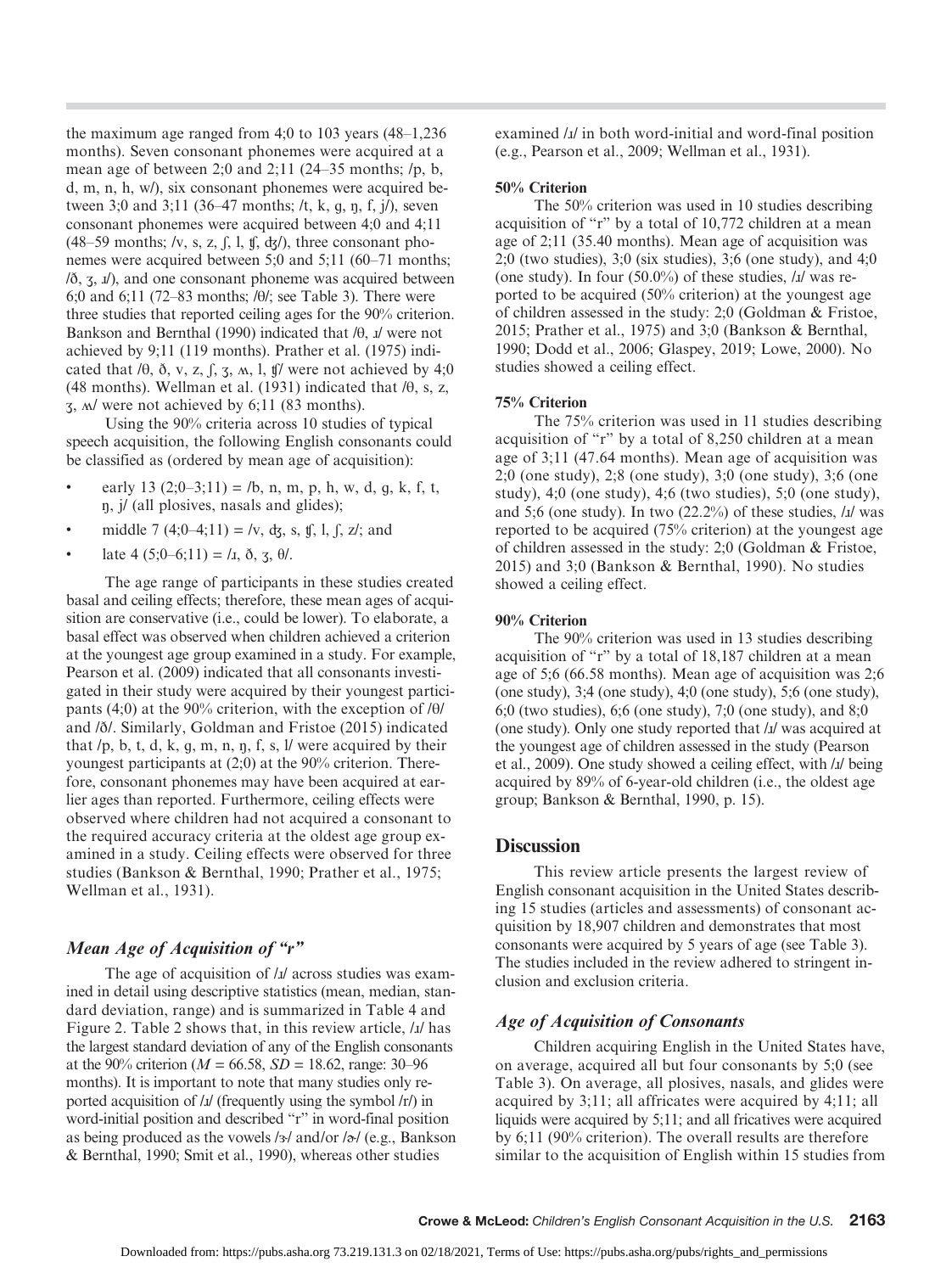Table 4. Studies reporting the age of acquisition of "r" according to the 50%, 75%, and 90% criteria ordered chronologically.

|     | Author (year)             | Article/<br>Assessment | <b>Participant location</b><br>(US states) | Sample<br>size | Assessed age<br>(years;months) | 50%<br><b>Criterion</b><br>$(M_{\text{age}})^a$ | 75%<br><b>Criterion</b><br>$(M_{\text{age}})^a$ | 90%<br><b>Criterion</b><br>$(M_{\text{age}})^a$ |
|-----|---------------------------|------------------------|--------------------------------------------|----------------|--------------------------------|-------------------------------------------------|-------------------------------------------------|-------------------------------------------------|
| 1.  | Wellman et al. (1931)     | Article                | IA                                         | 240            | $2:0-6:11$                     | 3;0                                             | 4;0                                             | 6;0                                             |
| 2.  | Templin (1957)            | Article                | <b>MN</b>                                  | 480            | $3:0 - 8:0$                    |                                                 | 3;6                                             |                                                 |
| 3.  | Prather et al. (1975)     | Article                | <b>WA</b>                                  | 147            | $1:11 - 4:0$                   | 2;0                                             | 2;8                                             | 3;4                                             |
| 4.  | Arlt & Goodban (1976)     | Article                | IL                                         | 240            | $3:0 - 6:0$                    |                                                 | 5;0                                             |                                                 |
| 5.  | Bankson & Bernthal (1990) | <b>B-BTOP</b>          | Northeast, North<br>Central, South, West   | 1,070          | $3:0 - 9:11$                   | 3;0                                             | 3;0                                             |                                                 |
| 6.  | Smit et al. (1990)        | Article                | IA, NE                                     | 997            | $3:0 - 9:0$                    | 3;6                                             | 5;6                                             | 8;0                                             |
| 7.  | Fudala (2000)             | Arizona-3              | East, South,<br>Midwest, West              | 5,515          | $1:6 - 18:11$                  |                                                 |                                                 | 6;0                                             |
| 8.  | Dodd et al. (2006)        | <b>DEAP</b>            | Northeast, South,<br>Midwest, West         | 650            | $3:0 - 8:11$                   | 3:0                                             | 4;6                                             | 5;6                                             |
| 9.  | Lowe (2000)               | <b>ALPHA</b>           | IA, IL, MN, PA                             | 1,310          | $3:0 - 8:11$                   | 3;0                                             | 4;6                                             | 6;6                                             |
| 10. | Pearson et al. (2009)     | Article                | National sample                            | 854            | $4:0 - 12:11$                  |                                                 |                                                 | 4;0                                             |
| 11. | Goldman & Fristoe (2015)  | GFTA-3                 | Northeast, South,<br>Midwest, West         | 1,500          | $2:0 - 21:11$                  | 2;0                                             | 2;0                                             | 2;6                                             |
| 12. | Fudala & Stegall (2017)   | Arizona-4              | Northeast, South,<br>Midwest, West         | 3,192          | $1:6 - 21:11$                  | 3;0                                             |                                                 | 7:0                                             |
| 13. | Bankson & Bernthal (2019) | BBTOP-2                | North, South,<br>Midwest, West             | 772            | $3:0 - 9:11$                   | 4:0                                             | 5;0                                             | 6;0                                             |
| 14. | Glaspey (2019)            | <b>GDAP</b>            | North Central, Northeast,<br>South, West   | 880            | $3:0 - 10:11$                  | 3:0                                             | 4;0                                             | 6;0                                             |
| 15. | Woodcock et al. (2019)    | <b>WCAB</b>            | Northeast, South,<br>Midwest, West         | 1,096          | $1:5 - 103:0$                  |                                                 |                                                 | 5;9                                             |

Note. Em dashes indicate information was not available or unable to be determined. BBTOP = Bankson–Bernthal Test of Phonology; Arizona = Arizona Articulation Proficiency Scale; DEAP = Diagnostic Evaluation of Articulation and Phonology; ALPHA = Assessment Link Between Phonology and Articulation; GFTA-3 = Goldman-Fristoe Test of Articulation–Third Edition; GDAP = Glaspey Dynamic Assessment of Phonology; WCAB = Woodcock–Camarata Articulation Battery.

aEach reported criterion relates to the definitions used in each of the 15 studies. Typically, 90% criterion indicates that 90% of the participants produced the consonant correctly.

across the world presented by McLeod and Crowe (2018; see Table 3). Where differences occur, this is usually because children in the United States were reported to use English consonants at a mean age that was younger than in the study of McLeod and Crowe. Using the 90% criterion across eight studies of typical speech acquisition, the 24 English consonants were not classified as early-8, middle-8 or late-8 consonants as per Shriberg (1993). Instead, they were classified as early-13 /b, p, n, m, d, h, w, t, k, g, f, n, j/, middle-7 /v, dz, l,  $f, s, f, z',$  and late-4 /z,  $x, \delta, \theta$  consonants (see Table 5). However, there were many similarities in the general order of acquisition between these studies. Shriberg's early-8 consonants were within the early-13 consonants listed in the current study; similarly, the late-4 consonants from the current study were within Shriberg's late-8 group of consonants.

By summarizing data across 15 studies of 18,907 children, this review article presents an updated account of typical consonant acquisition that may seem contradictory to current (entrenched) beliefs in the United States about typical consonant acquisition (e.g., Sander, 1972; The Informed SLP, 2018). These updated consonant acquisition data may be used to inform decision making during speech-language pathology assessments and eligibility for speech intervention in U.S. schools (Ireland et al., 2020; Storkel, 2019a, 2019b). The youngest age of participants in half of the studies in the current review was 3;0 (36 months); consequently, it is possible that some consonants may be acquired earlier than this review suggests. Indeed, many studies specifically considering consonant acquisition of typically developing 2-yearold children show their seemingly precocious capacity compared with current benchmarks (McLeod et al., 2001; Nelson & Bauer, 1991; Stoel-Gammon, 1985, 1987; Watson & Terrell, 2012), and many international studies of speech acquisition include data from 2-year-olds (McLeod & Crowe, 2018). New studies of children's speech acquisition should consider eliciting data from children at 2 years of age or younger (if possible).

Two consonants, /*x*/ and /s/, had the largest variability in age ranges across the studies with a standard deviation of approximately 20 months at the 90% criterion (see Table 2). Within the United States, the consonants /ɹ/ and /s/ are commonly reported as "residual errors" and "common clinical distortions" for children with persistent SSDs (e.g., Karlsson et al., 2002; Shriberg et al., 1997b). These consonants also are common intervention targets (e.g., Farquharson, 2019; Smit, 1993a) and have received attention from many speech researchers in the United States (e.g., Preston et al., 2019). Table 4 demonstrates that the Smit et al. (1990) study had the latest age of acquisition for /ɹ/ in this review. In her in-depth analysis of typical speech acquisition data, Smit (Smit 1993a; Smit et al., 1990) presented tables and figures demonstrating the range of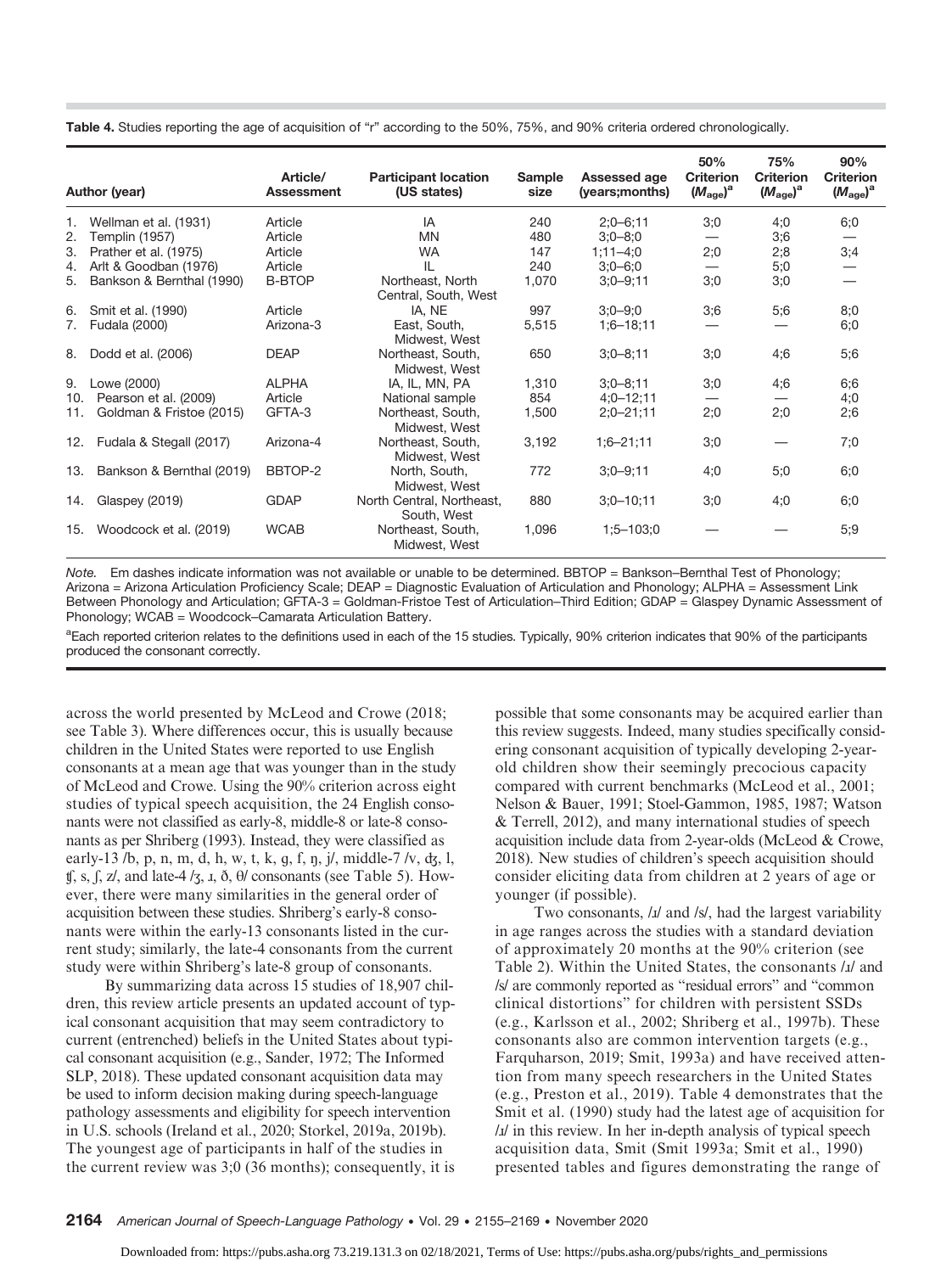Figure 2. Mean age of / $\mu$  acquisition across studies of English-speaking children from the United States ( $n = 18,907$ ) at 50% criterion (low bar), 75% criterion (circle), and 90% criterion (high bar). Studies are ordered according to mean age of acquisition at the 90% criterion. Bankson and Bernthal (1990) indicated that /i/ was achieved at 3;0 (36 months) for the 50% and 75% criteria; however, it was not achieved at the 90% criterion by 9;11 (119 months). Copyright © 2020 Crowe and McLeod. Reprinted with permission.



error types across ages for / $x$ / and /s/. Smit (1993a) presented a clear explanation for the changing error pattern for the consonant /s/: It was frequently stopped (produced as [t, d]) when the children were younger, produced as a dentalized /s/ or postalveolar consonant when older, sometimes lateralized, and was impacted by the loss of the upper incisors (dentition). However, she indicated "Analysis of error data provided no ready explanation for… the relatively late acquisition of /r/" (Smit et al., 1990, p. 794; referring to the English "r"). The current authors hypothesize that one contributing factor to the later age of acquisition for "r" in Smit et al. (1990) may have been the rigor in their definition of correct production of "r" and the inclusion of phonetic descriptions for "word-initial /r/ errors: … [w], derhoticized, labialized, derhoticizedlabialized" (Smit, 1993a, p. 537).

Table 5. Comparison of order of English consonant acquisition for typical and atypical speech.

| <b>Source</b>                             | <b>Participant sample</b>               | Country                                                                                     | Early<br>sounds                                  | <b>Middle</b><br>sounds             | Late<br>sounds                                       |
|-------------------------------------------|-----------------------------------------|---------------------------------------------------------------------------------------------|--------------------------------------------------|-------------------------------------|------------------------------------------------------|
| Shriberg (1993)<br>$(n = 63)$             | Atyical speech acquisition              | <b>United States</b>                                                                        | /m, b, j, n, w, d, p, h/                         | /t, $\eta$ , k, g, f, v,<br>tf, dz/ | $\sqrt{1}$ , $\theta$ , s, z, $\delta$ , l,<br>J, 3/ |
| McLeod & Crowe<br>(2018)<br>$(n = 7,369)$ | Typical speech acquisition <sup>a</sup> | Australia, Malaysia, Republic of<br>Ireland, South Africa, United<br>Kingdom, United States | /p, b, m, d, n, h, t, k, g,<br>w, $\eta$ , f, j/ | $\sqrt{l}$ , dz, tf, s, v,<br>(. z/ | $/J$ , 3, $\delta$ , $\theta/$                       |
| Current study<br>$(n = 18,907)$           | Typical speech acquisition <sup>a</sup> | <b>United States</b>                                                                        | /b, p, n, m, d, h, w, t, k,<br>g, f, n, j/       | /v, dʒ, l, ʧ, s,<br>ſ. z/           | $\frac{7}{3}$ , J, $\delta$ , $\theta$               |

Note. Consonants are listed in order of age of acquisition from youngest to oldest. <sup>a</sup>Based on studies reporting 90% criterion.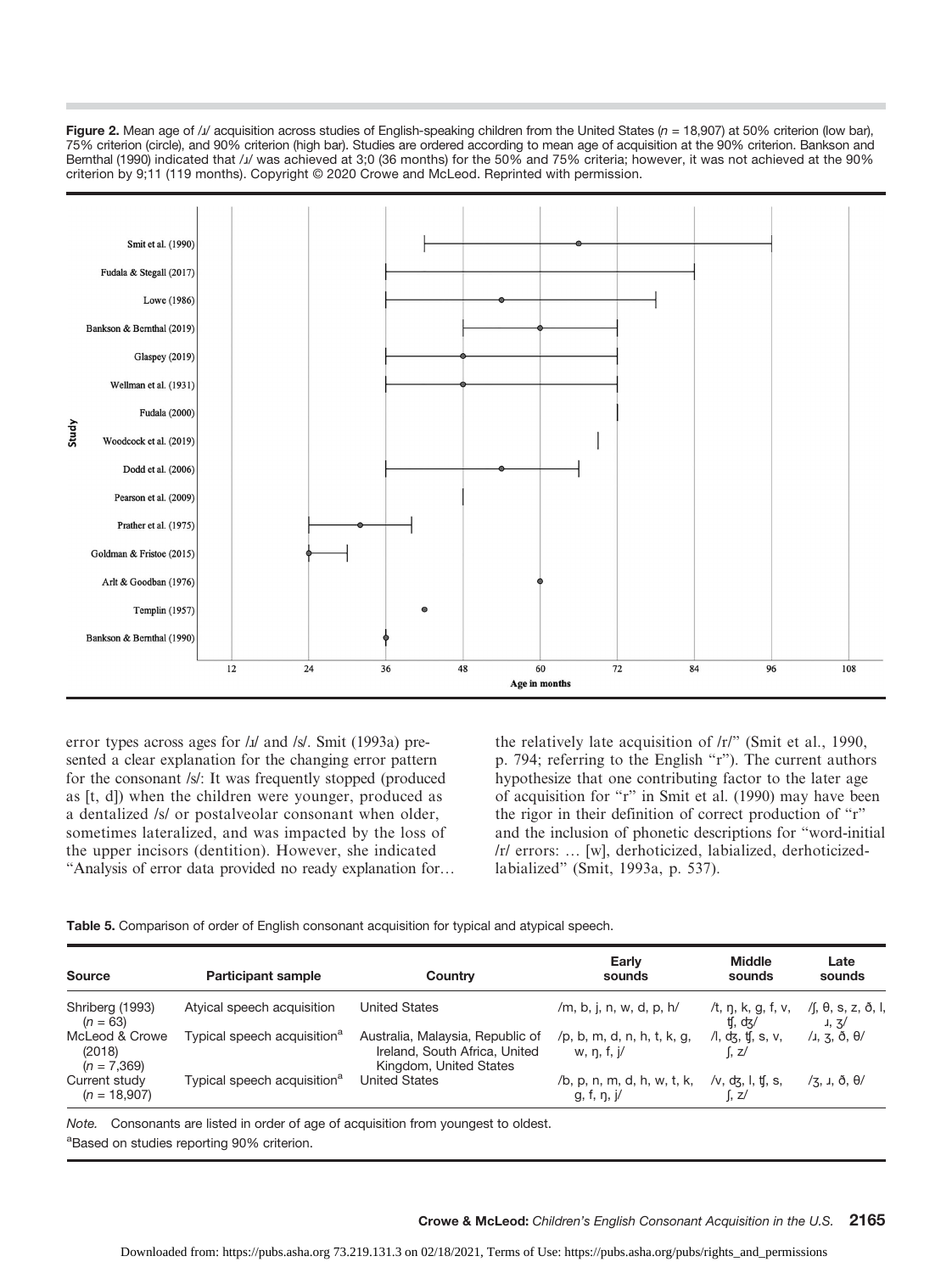# Features of Studies of English Consonant Acquisition in the United States

As with other studies conducted in countries across the world (McLeod & Crowe, 2018), these studies of English consonant acquisition in the United States typically reported cross-sectional data (100.0%) and elicited single words (91.7%). In addition to consonant acquisition, some included consonant cluster acquisition (86.7%) and vowel acquisition (33.3%). The studies of English consonant acquisition in the United States reported interrater reliability in less than half of the studies  $(40.0\%)$ , and sensitivity and specificity measures were rarely reported (26.7%). Suggested recommendations for undertaking and reviewing studies reporting age of acquisition of consonants are provided in Appendix C of McLeod and Crowe (2018) and include considerations regarding demographics, age range, stimuli, consonant acquisition data, analysis, and documentation.

None of the studies from the current review of typical English consonant acquisition in the United States included data regarding PCC, PVC, and PPC; in contrast, these data have been included in studies of many other English-speaking countries and other languages (e.g., Arabic, Danish, German, French, Hungarian, Malay, Portuguese, Swahili, Setswana, Turkish, and Xhosa, as reported in McLeod & Crowe, 2018). The foundational work on PCC in the United States by Shriberg and colleagues (Shriberg & Kwiatkowski, 1982; Shriberg et al., 1997a, 1997b) was based on children with SSDs, not typically developing children. While smaller scale studies of typically developing Spanish–English children's PCC have been undertaken in the United States (e.g., Bunta et al., 2009; Fabiano-Smith & Goldstein, 2010), there is a need for large-scale data from typically developing children regarding PCC and other summary measures (e.g., Ingram & Ingram, 2001).

One surprising finding from undertaking this research was the difficulty in locating recent studies of English consonant acquisition for children living in the United States. Originally, the search strategy was restricted to published articles and chapters, corresponding with the strategy from McLeod and Crowe (2018). However, this revealed only two large-scale studies in the past 30 years that met the inclusion and exclusion criteria (Pearson et al., 2009; Smit et al., 1990) and other historical studies. The search strategy was broadened after the realization that, in the United States, many studies of consonant acquisition are contained within assessment manuals. With this broader search strategy, an additional eight assessments published in the past 20 years (plus Bankson & Bernthal, 1990) were added to the analysis. When considering eligible assessments, some were unable to be accessed because they were no longer published; however, many others were excluded due to the lack of unique standardization data or inconsistencies in data presentation. These limitations regarding rigor corroborate findings from other review articles regarding the inadequacy of psychometric properties for some standardized speech assessments (Fabiano-Smith, 2019; Friberg, 2010; Kirk & Vigeland, 2014; McLeod & Verdon, 2014).

# Clinical Implications

It is important to remember that "the approach to determining what is normal and what is not normal needs to reflect a variety of measures with normative data for target speech sounds being just one piece of the diagnostic puzzle" (Storkel, 2019a, p. 68). There are three considerations based on Storkel's quote. First, the current review is an attempt to make information about "normative data for target speech sounds" as comprehensive and accurate as possible. Second, average age of acquisition data need to be interpreted related to the context of every individual child; that is, "to determine acceptable acquisition by thinking as an anthropologist within the community that you are working" (McLeod & Baker, 2017, p. 178). Third, age of acquisition data are not enough for clinical decision making or to determine eligibility for services. As mentioned in the introduction to this review article, a "richer representation of development" (Storkel, 2019a, p. 67) requires SLPs to consider children's speech production, perception, comprehensive independent and relational analysis, intelligibility, stimulability, phonological awareness, spelling, reading, academic and social impact, as well as insights from children and significant others in their lives. A tutorial outlining recommendations for assessing children's speech using this richer representation of development was created by an international panel of 46 experts (McLeod et al., 2017) and can be applied to working with children who speak any language.

# Limitations

This review limited the number of studies by using strict inclusion and exclusion criteria but was also broad by not imposing a limit on the age of included studies. Therefore, over the past 90 years, there have been theoretical and methodological changes in the field, as well as changes in the dialect and demography of young children acquiring American English that may have influenced the variability of the results. The calculation of the average age of acquisition for the 50%, 75%, and 90% criteria should be interpreted by considering maximum and minimum ages examined in each study (see Table 1), the standard deviations for each consonant indicating the level of variability (see Table 2), and the impact of the choice of words included in the stimuli lists, definition of mastery, and the impact that theoretical and methodological changes in the field may have had on study findings. The reported data are conservative (i.e., reporting younger ages) due to the impact of basal and ceiling scores and the decision to report the youngest age of acquisition when data were presented for subgroups of participants or in different word positions.

# Future Research

Future large-scale studies of English consonant acquisition in the United States should consider eliciting data from children at 2 years of age or younger and include additional metrics such as PCC, PVC, PPC, and whole word measures (Ingram & Ingram, 2001; Shriberg et al., 1997a,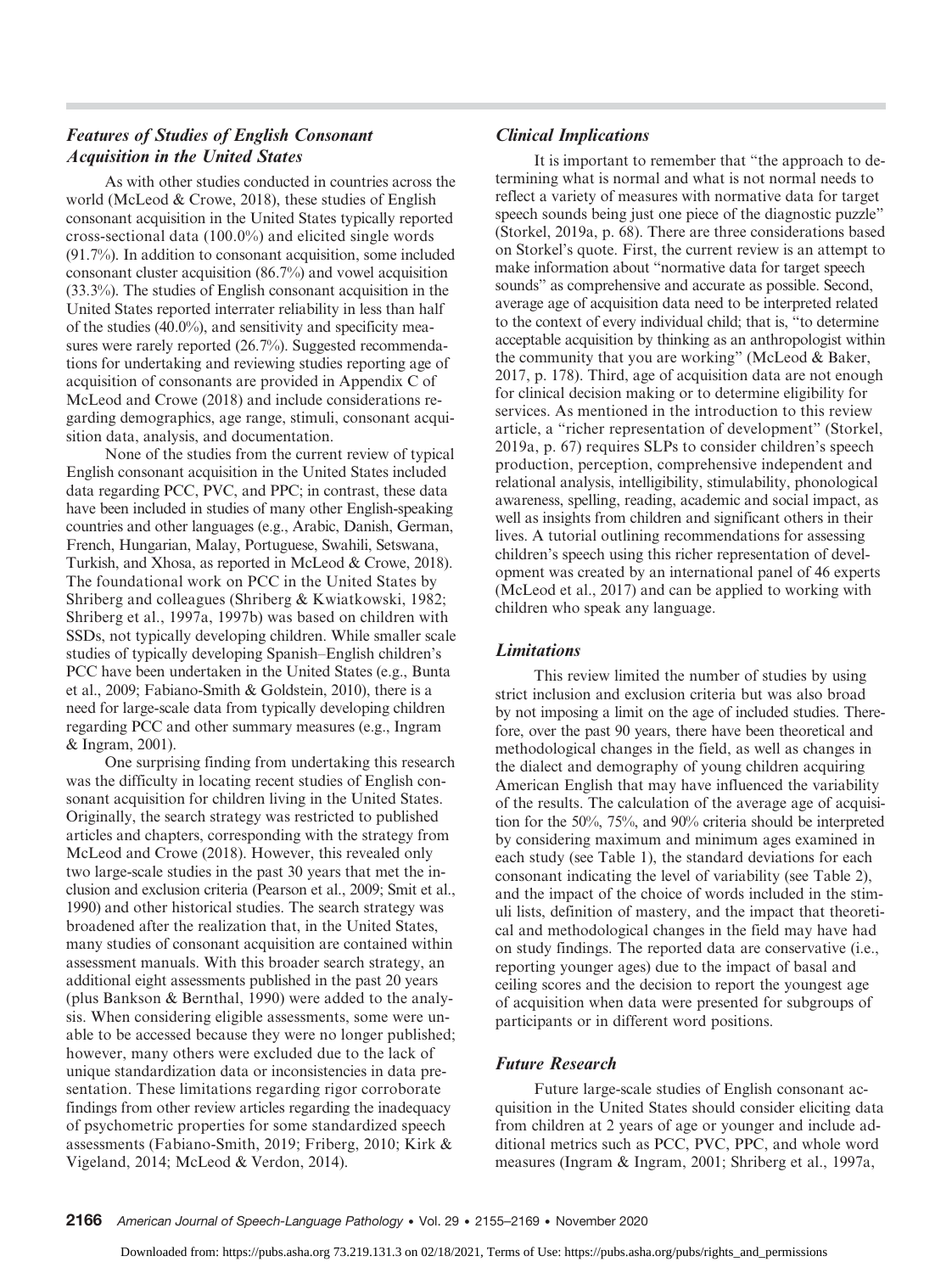1997b). Studies should also address children's bidialectal and multilingual speech acquisition, since 20.8% of the U.S. population speaks a language other than English at home (Ryan, 2013). For example, a journal article describing a large-scale study of Spanish-English–speaking children's acquisition of both English and Spanish in the United States is long overdue.

## **Conclusion**

This review article presents a comprehensive review of 15 studies that met strict inclusion and exclusion criteria that described English consonant acquisition by 18,907 children living in the United States. On average, 13 consonants (including all plosives, nasals, and glides) were acquired between 2;0 and 3;11  $/(p, b, t, d, k, q, m, n, \eta, f, h,$ j, w/), seven additional consonants were acquired between 4;0 and 4;11 (/v, s, z,  $\int$ ,  $\int$ ,  $\int$ ,  $\frac{d\zeta}{dy}$ ), and the remaining four consonants were acquired between 5;0 and 6;11 ( $/$ ð,  $\overline{3}$ ,  $\overline{4}$ ,  $\theta$ ); 90% criterion; see Table 5). These findings echo the crosslinguistic findings of McLeod and Crowe (2018) across 27 languages that most consonants were acquired by 5;0. These data inform SLPs' clinical decision making and consideration of eligibility for services to support best practice to enhance children's communicative competence.

#### Acknowledgments

This research was supported by Australian Research Council Discovery Grant DP180102848, awarded to the first author. The authors acknowledge support from the Faculty of Arts and Education, Charles Sturt University, Australia, and the Schools of Health Sciences and Education at the University of Iceland, Iceland. We thank our U.S. colleagues Kelly Farquharson, Holly Storkel, Marie Ireland, A. Lynn Williams, Rebecca J. McCauley, Peter Flipsen Jr., and Jonathan L. Preston for identifying data sources and/or providing helpful insights on this review article.

# **References**

\*Articles included in review.

- \*Arlt, P. B., & Goodban, M. T. (1976). A comparative study of articulation acquisition as based on a study of 240 normals, aged three to six. Language, Speech, and Hearing Services in Schools, 7(3), 173–180. [https://doi.org/10.1044/0161-1461.](https://doi.org/10.1044/0161-1461.0703.173) [0703.173](https://doi.org/10.1044/0161-1461.0703.173)
- \*Bankson, N. W., & Bernthal, J. E. (1990). Bankson–Bernthal Test of Phonology. Pro-Ed.
- \*Bankson, N. W., & Bernthal, J. E. (2019). Bankson–Bernthal Test of Phonology–Second Edition. Pro-Ed.
- Bunta, F., Fabiano-Smith, L., Goldstein, B., & Ingram, D. (2009). Phonological whole-word measures in 3-year-old bilingual children and their age-matched monolingual peers. Clinical Linguistics & Phonetics, 23(2), 156–175. [https://doi.org/10.1080/](https://doi.org/10.1080/02699200802603058) [02699200802603058](https://doi.org/10.1080/02699200802603058)

Buros Center for Testing. (2019). Test reviews online. University of Nebraska–Lincoln.<https://marketplace.unl.edu/buros/>

Colquhoun, H. L., Levac, D., O'Brien, K. K., Straus, S., Tricco, A. C., Perrier, L., Kastner, M., & Moher, D. (2014). Scoping reviews: Time for clarity in definition, methods, and reporting. Journal of Clinical Epidemiology, 67(12), 1291–1294. [https://](https://doi.org/10.1016/j.jclinepi.2014.03.013) [doi.org/10.1016/j.jclinepi.2014.03.013](https://doi.org/10.1016/j.jclinepi.2014.03.013)

- \*Dodd, B. J., Hua, Z., Crosbie, S., Holm, A., & Ozanne, A. (2006). Diagnostic Evaluation of Articulation and Phonology. Pearson.
- Edwards, J., & Beckman, M. E. (2008). Methodological questions in studying consonant acquisition. Clinical Linguistics & Phonetics, 22(12), 937–956.<https://doi.org/10.1080/02699200802330223>
- Eisenberg, S. L., & Hitchcock, E. R. (2010). Using standardized tests to inventory consonant and vowel production: A comparison of 11 tests of articulation and phonology. Language, Speech, and Hearing Services in Schools, 41(4), 488–503. [https://doi.org/](https://doi.org/10.1044/0161-1461(2009/08-0125)) [10.1044/0161-1461\(2009/08-0125\)](https://doi.org/10.1044/0161-1461(2009/08-0125))
- Fabiano-Smith, L. (2019). Standardized tests and the diagnosis of speech sound disorders. Perspectives of the ASHA Special Interest Groups, 4(1), 58–66. [https://doi.org/10.1044/2018\\_PERS-](https://doi.org/10.1044/2018_PERS-SIG1-2018-0018)[SIG1-2018-0018](https://doi.org/10.1044/2018_PERS-SIG1-2018-0018)
- Fabiano-Smith, L., & Goldstein, B. A. (2010). Early-, middle-, and late-developing sounds in monolingual and bilingual children: An exploratory investigation. American Journal of Speech-Language Pathology, 19(1), 66–77. [https://doi.org/10.1044/](https://doi.org/10.1044/1058-0360(2009/08-0036)) [1058-0360\(2009/08-0036\)](https://doi.org/10.1044/1058-0360(2009/08-0036))
- Farquharson, K. (2019). It might not be "just artic": The case for the single sound error. Perspectives of the ASHA Special Interest Groups, 4(1), 76–84. [https://doi.org/10.1044/2018\\_PERS-](https://doi.org/10.1044/2018_PERS-SIG1-2018-0019)[SIG1-2018-0019](https://doi.org/10.1044/2018_PERS-SIG1-2018-0019)
- Flipsen, P., Jr., & Ogiela, D. A. (2015). Psychometric characteristics of single-word tests of children's speech sound production. Language, Speech, and Hearing Services in Schools, 46(2), 166–178. [https://doi.org/10.1044/2015\\_LSHSS-14-0055](https://doi.org/10.1044/2015_LSHSS-14-0055)
- Friberg, J. C. (2010). Considerations for test selection: How do validity and reliability impact diagnostic decisions? Child Language Teaching and Therapy, 26(1), 77–92. [https://doi.org/](https://doi.org/10.1177/0265659009349972) [10.1177/0265659009349972](https://doi.org/10.1177/0265659009349972)
- \*Fudala, J. B. (2000). Arizona Articulation Proficiency Scale–Third Edition (Arizona-3). Western Psychological Services.
- \*Fudala, J. B., & Stegall, S. (2017). Arizona Articulation and Phonology Scale–Fourth Revision (Arizona-4). Western Psychological Services.
- Gillon, G. T. (2004). Phonological awareness: From research to practice. Guildford Press.
- \*Glaspey, A. M. (2019). Glaspey Dynamic Assessment of Phonology. Academic Therapy Publications.
- \*Goldman, R., & Fristoe, M. (2015). Goldman-Fristoe Test of Articulation–Third Edition. Pearson Clinical.
- Gubiani, M. B., Pagliarin, K. C., & Keske-Soares, M. (2015). Tools for the assessment of childhood apraxia of speech [Instrumentos para avaliação de apraxia de fala infantil]. CoDAS: Communication Disorders, Audiology and Swallowing, 27(6), 610–615. <https://doi.org/10.1590/2317-1782/20152014152>
- Hedrick, D. L., Prather, E. M., & Tobin, A. R. (1975). Sequenced Inventory of Communication Development (SICD). University of Washington Press.
- IBM. (2019). Statistical Program for the Social Sciences (Version  $26.0.0$ .
- Ingram, D., & Ingram, K. D. (2001). A whole-word approach to phonological analysis and intervention. Language, Speech, and Hearing Services in Schools, 32(4), 271–283. [https://doi.org/](https://doi.org/10.1044/0161-1461(2001/024)) [10.1044/0161-1461\(2001/024\)](https://doi.org/10.1044/0161-1461(2001/024))
- International Phonetic Association. (2018). The International Phonetic Alphabet (revised to 2018). [https://www.international](https://www.internationalphoneticassociation.org/IPAcharts/IPA_Doulos_2018_full.pdf)[phoneticassociation.org/IPAcharts/IPA\\_Doulos\\_2018\\_full.pdf](https://www.internationalphoneticassociation.org/IPAcharts/IPA_Doulos_2018_full.pdf)
- Ireland, M., & Conrad, B. J. (2016). Evaluation and eligibility for speech-language services in schools. Perspectives of the ASHA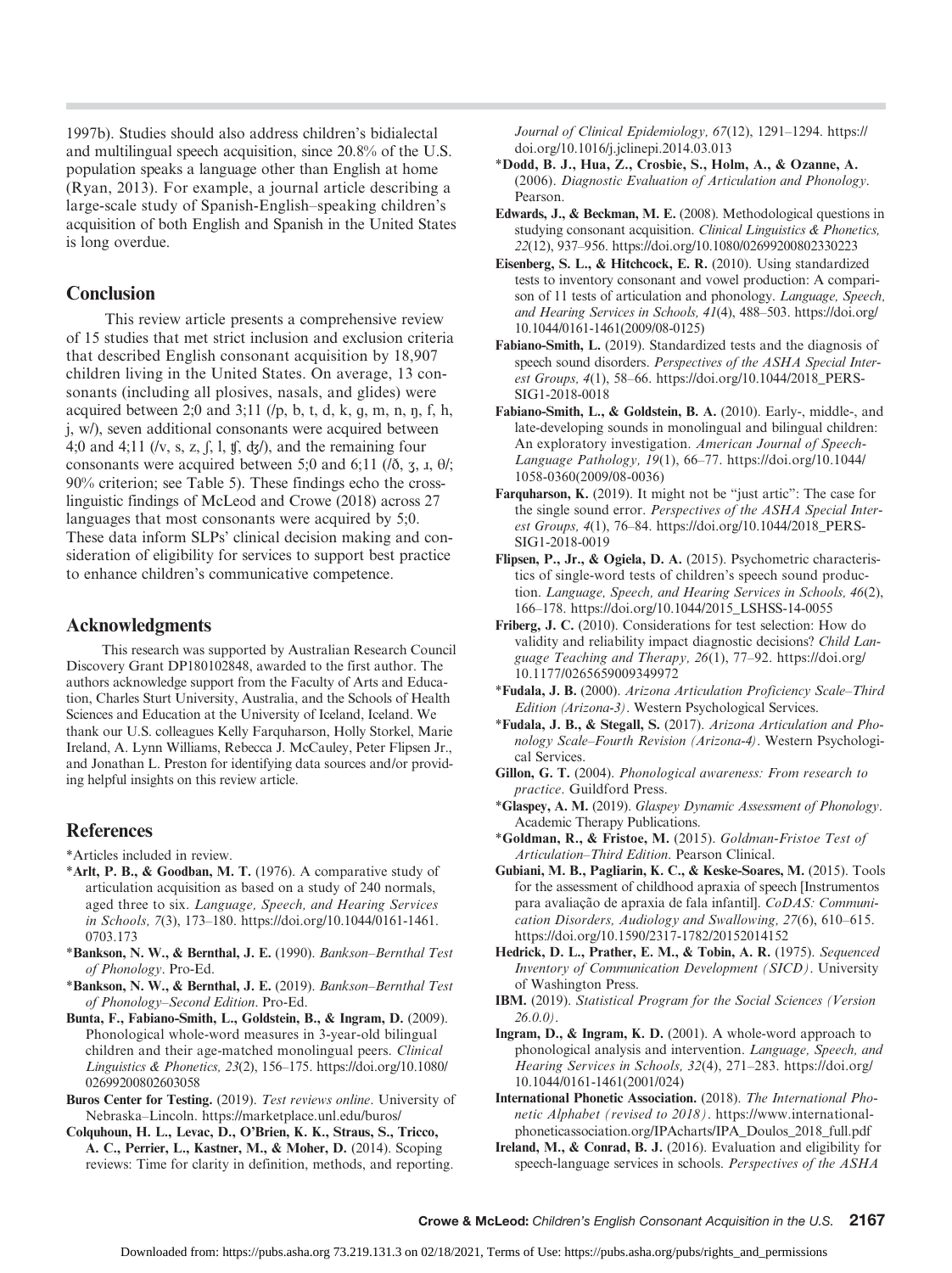Special Interest Groups, 1(16), 78–90. [https://doi.org/10.1044/](https://doi.org/10.1044/persp1.SIG16.78) [persp1.SIG16.78](https://doi.org/10.1044/persp1.SIG16.78)

- Ireland, M., McLeod, S., Farquharson, K., & Crowe, K. (2020). Evaluating children in U.S. public schools with speech sound disorders: Considering federal and state laws, guidance, and research. Topics in Language Disorders. [https://doi.org/10.1097/](https://doi.org/10.1097/TLD.0000000000000226) [TLD.0000000000000226](https://doi.org/10.1097/TLD.0000000000000226)
- Karlsson, H. B., Shriberg, L. D., Flipsen, P., Jr., & McSweeny, J. L. (2002). Acoustic phenotypes for speech-genetics studies: Towards an acoustic marker for residual /s/ distortions. Clinical Linguistics & Phonetics, 16(6), 403–424. [https://doi.org/10.1080/](https://doi.org/10.1080/02699200210128954) [02699200210128954](https://doi.org/10.1080/02699200210128954)
- Kent, R. D. (1992). The biology of phonological development. In C. A. Ferguson, L. Menn, & C. Stoel-Gammon (Eds.), Phonological development: Models, research, implications (pp. 65–90). York Press.
- Kirk, C., & Vigeland, L. (2014). A psychometric review of normreferenced tests used to assess phonological error patterns. Language, Speech, and Hearing Services in Schools, 45(4), 365–377. [https://doi.org/10.1044/2014\\_LSHSS-13-0053](https://doi.org/10.1044/2014_LSHSS-13-0053)
- Krueger, B. I. (2019). Eligibility and speech sound disorders: Assessment of social impact. Perspectives of the ASHA Special Interest Groups, 4(1), 85–90. [https://doi.org/10.1044/2018\\_PERS-](https://doi.org/10.1044/2018_PERS-SIG1-2018-0016)[SIG1-2018-0016](https://doi.org/10.1044/2018_PERS-SIG1-2018-0016)
- \*Lowe, R. J. (2000). Assessment Link Between Phonology and Articulation–Revised. ALPHA Speech & Language Resources.
- Macrae, T. (2017). Stimulus characteristics of single-word tests of children's speech sound production. Language, Speech, and Hearing Services in Schools, 48(4), 219–233. [https://doi.org/](https://doi.org/10.1044/2017_LSHSS-16-0050) [10.1044/2017\\_LSHSS-16-0050](https://doi.org/10.1044/2017_LSHSS-16-0050)
- McCauley, R. J., & Strand, E. A. (2008). A review of standardized tests of nonverbal oral and speech motor performance in children. American Journal of Speech-Language Pathology, 17(1), 81–91. [https://doi.org/10.1044/1058-0360\(2008/007\)](https://doi.org/10.1044/1058-0360(2008/007))
- McCauley, R. J., & Swisher, L. (1984). Psychometric review of language and articulation tests for preschool children. Journal of Speech and Hearing Disorders, 49(1), 34–42. [https://doi.org/](https://doi.org/10.1044/jshd.4901.34) [10.1044/jshd.4901.34](https://doi.org/10.1044/jshd.4901.34)
- McCormack, J., McLeod, S., & Crowe, K. (2019). What do children with speech sound disorders think about their talking? Seminars in Speech and Language, 40(02), 94–104. [https://doi.](https://doi.org/10.1055/s-0039-1677760) [org/10.1055/s-0039-1677760](https://doi.org/10.1055/s-0039-1677760)
- McCormack, J., McLeod, S., McAllister, L., & Harrison, L. J. (2010). My speech problem, your listening problem, and my frustration: The experience of living with childhood speech impairment. Language, Speech, and Hearing Services in Schools, 41(4), 379–392. [https://doi.org/10.1044/0161-1461\(2009/](https://doi.org/10.1044/0161-1461(2009/08-0129)) [08-0129\)](https://doi.org/10.1044/0161-1461(2009/08-0129))
- McLeod, S. (2004). Speech pathologists' application of the ICF to children with speech impairment. International Journal of Speech-Language Pathology, 6(1), 75–81. [https://doi.org/](https://doi.org/10.1080/14417040410001669516) [10.1080/14417040410001669516](https://doi.org/10.1080/14417040410001669516)
- McLeod, S. (2020). Intelligibility in Context Scale: Cross-linguistic use, validity, and reliability. Speech, Language and Hearing, 23(1), 9–16.<https://doi.org/10.1080/2050571X.2020.1718837>
- McLeod, S., & Baker, E. (2014). Speech-language pathologists' practices regarding assessment, analysis, target selection, intervention, and service delivery for children with speech sound disorders. Clinical Linguistics & Phonetics, 28(7–8), 508–531. <https://doi.org/10.3109/02699206.2014.926994>
- McLeod, S., & Baker, E. (2017). Children's speech: An evidence-based approach to assessment and intervention. Pearson Education.
- McLeod, S., & Crowe, K. (2018). Children's consonant acquisition in 27 languages: A cross-linguistic review. American Journal of

Speech-Language Pathology, 27(4), 1546–1571. [https://doi.org/](https://doi.org/10.1044/2018_AJSLP-17-0100) [10.1044/2018\\_AJSLP-17-0100](https://doi.org/10.1044/2018_AJSLP-17-0100)

- McLeod, S., Harrison, L. J., & McCormack, J. (2012). The Intelligibility in Context Scale: Validity and reliability of a subjective rating measure. Journal of Speech, Language, and Hearing Research, 55(2), 648–656. [https://doi.org/10.1044/1092-4388](https://doi.org/10.1044/1092-4388(2011/10-0130)) [\(2011/10-0130\)](https://doi.org/10.1044/1092-4388(2011/10-0130))
- McLeod, S., & Verdon, S. (2014). A review of 30 speech assessments in 19 languages other than English. American Journal of Speech-Language Pathology, 23(4), 708–723. [https://doi.org/](https://doi.org/10.1044/2014_AJSLP-13-0066) [10.1044/2014\\_AJSLP-13-0066](https://doi.org/10.1044/2014_AJSLP-13-0066)
- McLeod, S., van Doorn, J., & Reed, V. A. (2001). Consonant cluster development in two-year-olds: General trends and individual difference. Journal of Speech, Language, and Hearing Research, 44(5), 1144–1171. [https://doi.org/10.1044/1092-4388](https://doi.org/10.1044/1092-4388(2001/090)) [\(2001/090\)](https://doi.org/10.1044/1092-4388(2001/090))
- McLeod, S., Verdon, S., Bowen, C., & International Expert Panel on Multilingual Children's Speech. (2013). International aspirations for speech-language pathologists' practice with multilingual children with speech sound disorders: Development of a position paper. Journal of Communication Disorders, 46(4), 375–387.<https://doi.org/10.1016/j.jcomdis.2013.04.003>
- McLeod, S., Verdon, S., & International Expert Panel on Multilingual Children's Speech. (2017). Tutorial: Speech assessment for multilingual children who do not speak the same language(s) as the speech-language pathologist. American Journal of Speech-Language Pathology, 26(3), 691–708. [https://doi.org/10.1044/](https://doi.org/10.1044/2017_AJSLP-15-0161) [2017\\_AJSLP-15-0161](https://doi.org/10.1044/2017_AJSLP-15-0161)
- Nelson, L. K., & Bauer, H. R. (1991). Speech and language production at age 2. Journal of Speech and Hearing Research, 34(4), 879–892.<https://doi.org/10.1044/jshr.3404.879>
- \*Pearson, B. Z., Velleman, S. L., Bryant, T. J., & Charko, T. (2009). Phonological milestones for African American English–speaking1 children learning mainstream American English as a second dialect. Language, Speech, and Hearing Services in Schools, 40(3), 229–244. [https://doi.org/10.1044/0161-1461\(2008/08-](https://doi.org/10.1044/0161-1461(2008/08-0064)) [0064\)](https://doi.org/10.1044/0161-1461(2008/08-0064))
- Poole, I. (1934). The genetic development of consonant sounds in the speech of children. The Elementary English Review, 11, 159–161.
- Porter, J. H., & Hodson, B. W. (2001). Collaborating to obtain phonological acquisition data for local schools. Language, Speech, and Hearing Services in Schools, 32(3), 165–171. [https://doi.org/](https://doi.org/10.1044/0161-1461%282001/015%29) [10.1044/0161-1461%282001/015%29](https://doi.org/10.1044/0161-1461%282001/015%29)
- Powell, T. W., & Miccio, A. W. (1996). Stimulability: A useful clinical tool. Journal of Communication Disorders, 29(4), 237–253. [https://doi.org/10.1016/0021-9924\(96\)00012-3](https://doi.org/10.1016/0021-9924(96)00012-3)
- \*Prather, E. M., Hedrick, D. L., & Kern, C. A. (1975). Articulation development in children aged two to four years. Journal of Speech and Hearing Disorders, 40(2), 179–191. [https://doi.](https://doi.org/10.1044/jshd.4002.179) [org/10.1044/jshd.4002.179](https://doi.org/10.1044/jshd.4002.179)
- Preston, J. L., McCabe, P., Tiede, M., & Whalen, D. H. (2019). Tongue shapes for rhotics in school-age children with and without residual speech errors. Clinical Linguistics & Phonetics, 33(4), 334–348. [https://doi.org/10.1080/02699206.2018.](https://doi.org/10.1080/02699206.2018.1517190) [1517190](https://doi.org/10.1080/02699206.2018.1517190)
- Rvachew, S., & Nowak, M. (2001). The effect of target-selection strategy on phonological learning. Journal of Speech, Language, and Hearing Research, 44(3), 610–623. [https://doi.org/10.1044/](https://doi.org/10.1044/1092-4388(2001/050)) [1092-4388\(2001/050\)](https://doi.org/10.1044/1092-4388(2001/050))
- Rvachew, S., Rafaat, S., & Martin, M. (1999). Stimulability, speech perception skills, and the treatment of phonological disorders. American Journal of Speech-Language Pathology, 8(1), 33–43. <https://doi.org/10.1044/1058-0360.0801.33>